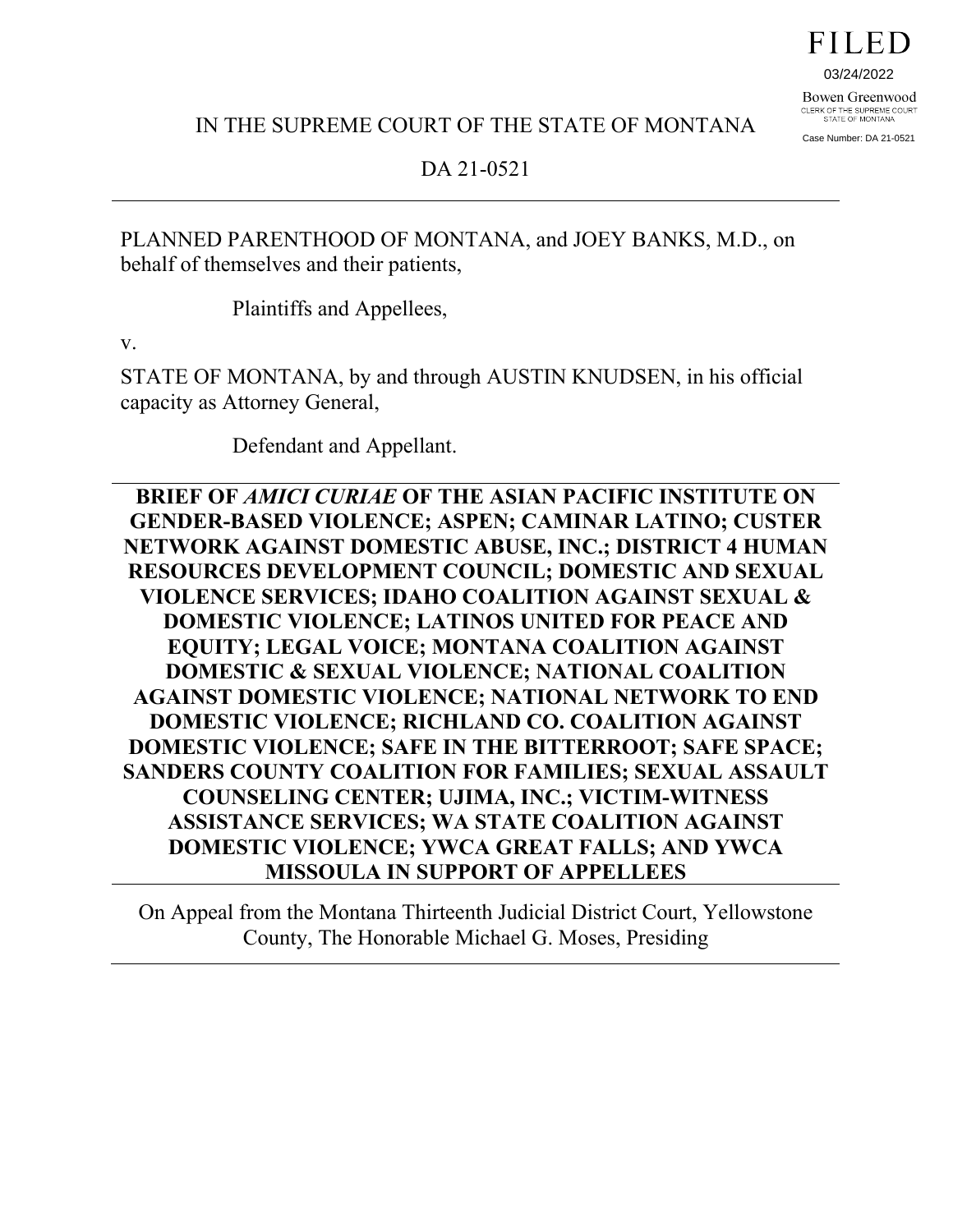Matthew Gordon, Esq. PERKINS COIE LLP 1201 Third Avenue, Suite 4900 Seattle, WA 98101-3099 Phone: 206.359.8000 Fax: 206.359.9000

Attorneys for *Amicus Curiae*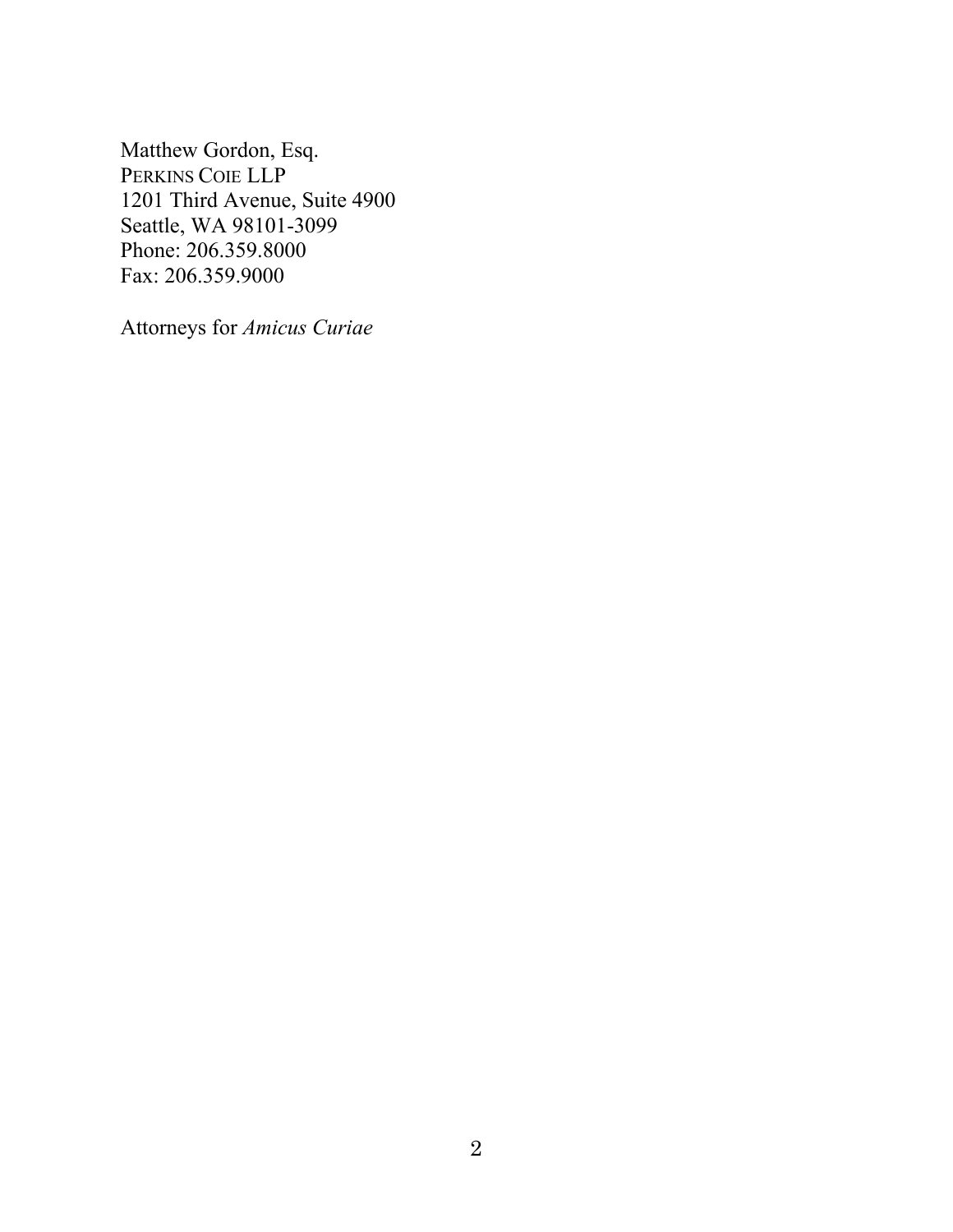# **TABLE OF CONTENTS**

| A.              | Survivors of IPV are at a greater risk of unintended pregnancy,                                                                                                                                                                                                                                                 |
|-----------------|-----------------------------------------------------------------------------------------------------------------------------------------------------------------------------------------------------------------------------------------------------------------------------------------------------------------|
|                 | 1.                                                                                                                                                                                                                                                                                                              |
|                 | Survivors of IPV experience disproportionately high rates<br>2.<br>of forced pregnancy resulting from "coercive control,"<br>systemic inequities, and reproductive coercion3<br>(i) Abusers use "coercive control" to create the conditions for<br>unwanted pregnancy, and systemic inequities exacerbate those |
|                 | (ii) Abusers coerce and force victims into unwanted pregnancies,                                                                                                                                                                                                                                                |
| <b>B.</b>       |                                                                                                                                                                                                                                                                                                                 |
| $\mathcal{C}$ . | The restrictions at issue will have grave consequences for the<br>lives and health of IPV survivors, especially the most                                                                                                                                                                                        |
|                 |                                                                                                                                                                                                                                                                                                                 |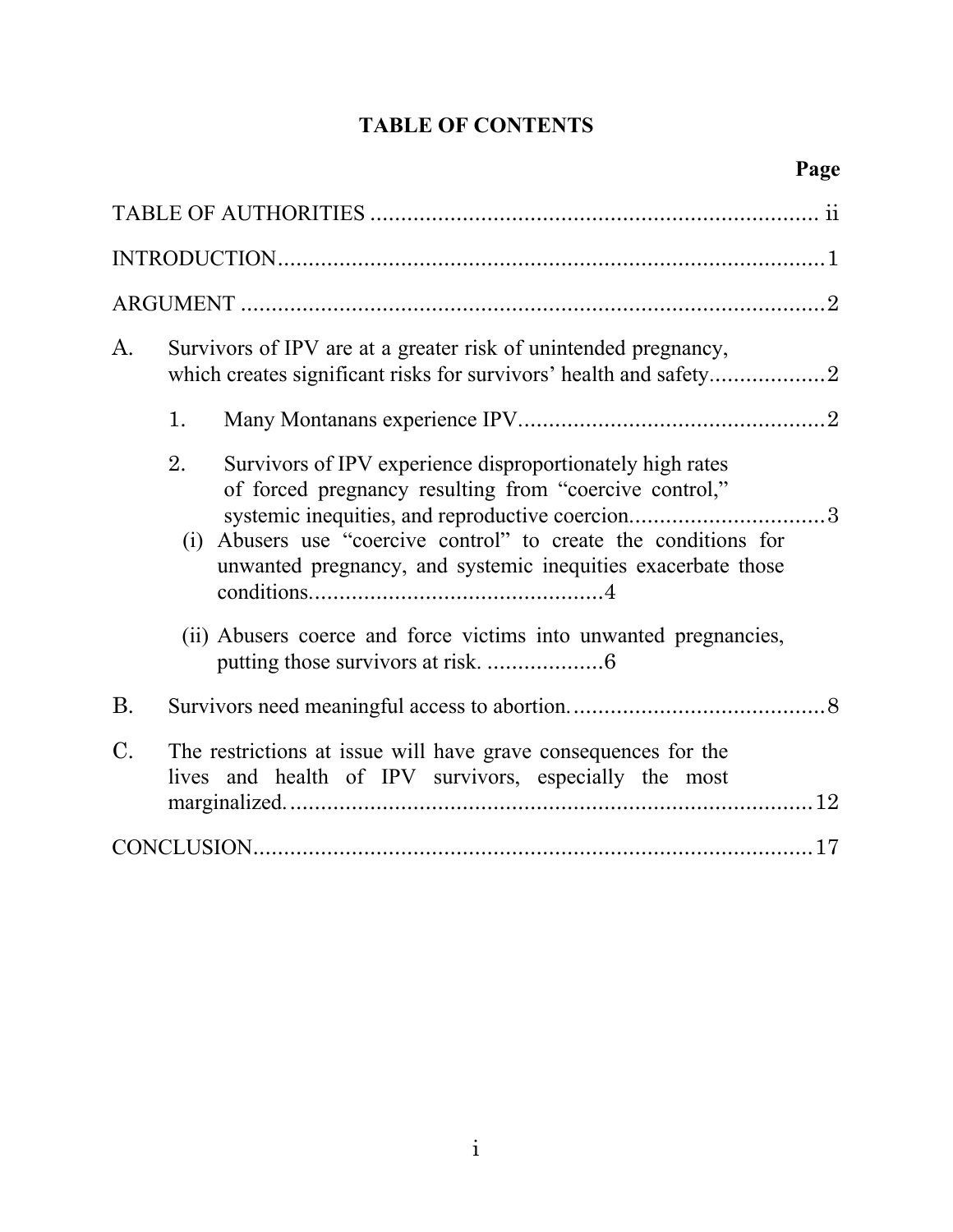## **TABLE OF AUTHORITIES**

## <span id="page-3-0"></span>**CASES**

| Nicholson v. Williams,                                                                                                                                                                                                                                                                                                            |  |
|-----------------------------------------------------------------------------------------------------------------------------------------------------------------------------------------------------------------------------------------------------------------------------------------------------------------------------------|--|
| Planned Parenthood of Southeastern Pennsylvania v. Casey,                                                                                                                                                                                                                                                                         |  |
| Whole Woman's Health v. Hellerstedt,                                                                                                                                                                                                                                                                                              |  |
| Whole Women's Health All. v. Rokita,                                                                                                                                                                                                                                                                                              |  |
| <b>OTHER AUTHORITIES</b>                                                                                                                                                                                                                                                                                                          |  |
| 2019-2020 Maternal Mortality Scorecard: Montana, Soc'y for<br>Maternal•Fetal Med. (2019),<br>https://s3.amazonaws.com/cdn.smfm.org/mortality records/75-<br>1 in 4 Callers to the National Domestic Violence Hotline Report Birth<br>Control Sabotage and Pregnancy Coercion, Nat'l Domestic<br>Violence Hotline (Feb. 15, 2011), |  |
| https://www.thehotline.org/news/1-in-4-callers-to-the-national-<br>domestic-violence-hotline-report-birth-control-sabotage-and-                                                                                                                                                                                                   |  |
| A. Rachel Camp, Coercing Pregnancy, 21 Wm. & Mary J. Women &                                                                                                                                                                                                                                                                      |  |
| ACOG Committee Opinion No. 554: Reproductive and Sexual                                                                                                                                                                                                                                                                           |  |
| Alexia Cooper & Erica L. Smith, U.S. Dep't of Just., Bureau of Just.<br>Stats., Homicide Trends in the United States, 1980-2008, Annual<br>Rates for 2009 and 2010 (2011),                                                                                                                                                        |  |
|                                                                                                                                                                                                                                                                                                                                   |  |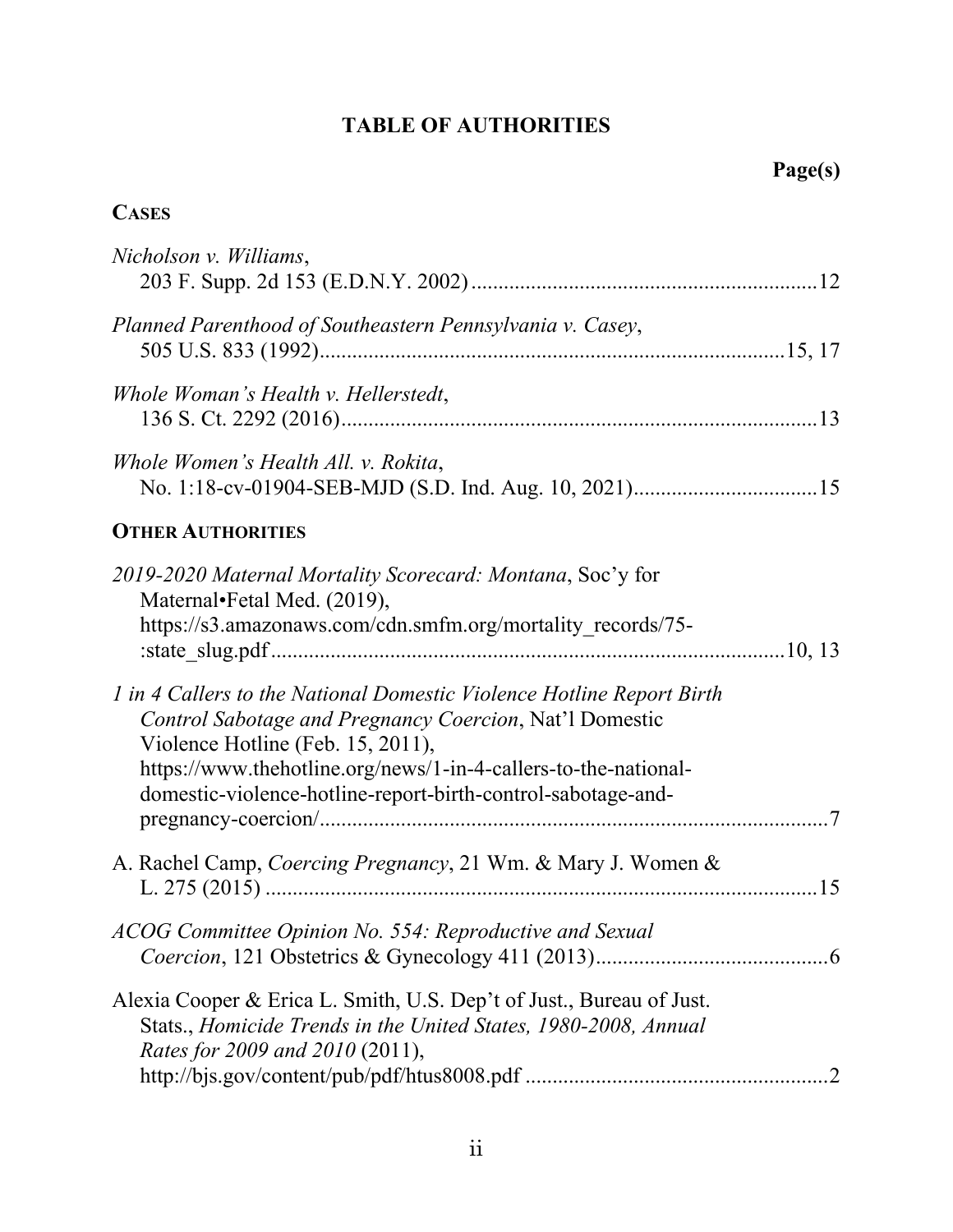| Am. Bar Ass'n Comm'n on Domestic Violence, 10 Custody Myths<br>and How to Counter Them, 4 ABA Comm'n on Domestic<br>Violence Quarterly E-Newsletter, July 2006<br>https://xyonline.net/sites/xyonline.net/files/ABACustodymyths.pdf11 |  |
|---------------------------------------------------------------------------------------------------------------------------------------------------------------------------------------------------------------------------------------|--|
| Amaranta D. Craig et al., <i>Exploring Young Adults' Contraceptive</i><br>Knowledge and Attitudes: Disparities by Race/Ethnicity and Age,                                                                                             |  |
| Ann L. Coker, Does Physical Intimate Partner Violence Affect Sexual<br>Health? A Systematic Review, 8 Trauma, Violence, & Abuse 149                                                                                                   |  |
| Anne M. Moore et al., Male Reproductive Control of Women Who<br>Have Experienced Intimate Partner Violence in the United States,                                                                                                      |  |
| Beth A. Bailey, Partner Violence During Pregnancy: Prevalence,<br>Effects, Screening, and Management, 2 Int'l J. Women's Health                                                                                                       |  |
| Carmela DeCandia et al., Nat'l Ctr. on Fam. Homelessness, Closing<br>the Gap: Integrating Services for Survivors of Domestic Violence<br>Experiencing Homelessness, The National Center on Family<br>Homelessness 4 (2013),           |  |
| https://www.air.org/sites/default/files/downloads/report/Closing%2<br>0the%20Gap_Homelessness%20and%20Domestic%20Violence%                                                                                                            |  |
| Carmody and Assocs., The Justice Gap in Montana: As Vast as Big<br>Sky Country 24 (2014),                                                                                                                                             |  |
| https://courts.mt.gov/External/supreme/boards/a2j/docs/justicegap-                                                                                                                                                                    |  |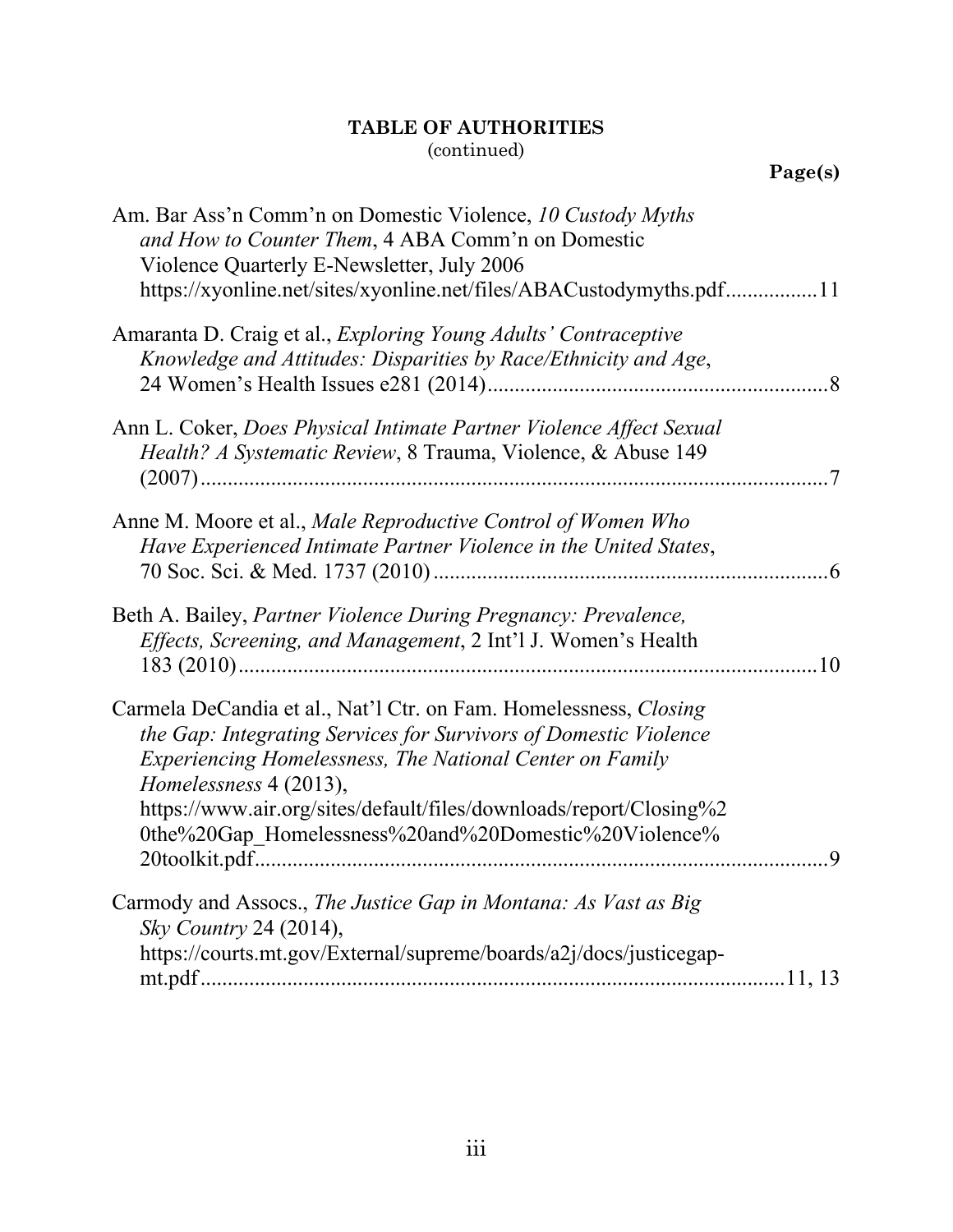|                                                                                                                                                                                                             | Page(s) |
|-------------------------------------------------------------------------------------------------------------------------------------------------------------------------------------------------------------|---------|
| Claudia Garcia-Moreno et al., World Health Org., Understanding and<br>Addressing Violence Against Women: Intimate Partner Violence 1<br>n.1(2012),                                                          |         |
| http://apps.who.int/iris/bitstream/10665/77432/1/WHO RHR 12.3                                                                                                                                               |         |
| Cynthia K. Sanders, <i>Economic Abuse in the Lives of Women Abused</i><br>by an Intimate Partner: A Qualitative Study, 21 Violence Against                                                                  |         |
| Cynthia Prather et al., Racism, African American Women, and Their<br>Sexual and Reproductive Health: A Review of Historical and<br>Contemporary Evidence and Implications for Health Equity, 2              |         |
| Elizabeth Miller et al., Editorial, Reproductive Coercion: Connecting<br>the Dots Between Partner Violence and Unintended Pregnancy, 81                                                                     |         |
| Elizabeth Miller et al., <i>Pregnancy Coercion, Intimate Partner</i><br>Violence, and Unintended Pregnancy, 81 Contraception 316                                                                            |         |
| Gretchen Ely & Nadine Murshid, <i>The Association Between Intimate</i><br>Partner Violence and Distance Traveled to Access Abortion in a<br>Nationally Representative Sample of Abortion Patients, 36 J. of |         |
| Gunnar Karakurt et al., Mining Electronic Health Records Data:<br>Domestic Violence and Adverse Health Effects, 3 J. of Fam.                                                                                |         |
| H.B. 171, 67th Leg. (Mont. 2021),                                                                                                                                                                           |         |
| Heike Thiel de Bocanegra et al., Birth Control Sabotage and Forced<br>Sex: Experiences Reported by Women in Domestic Violence                                                                               |         |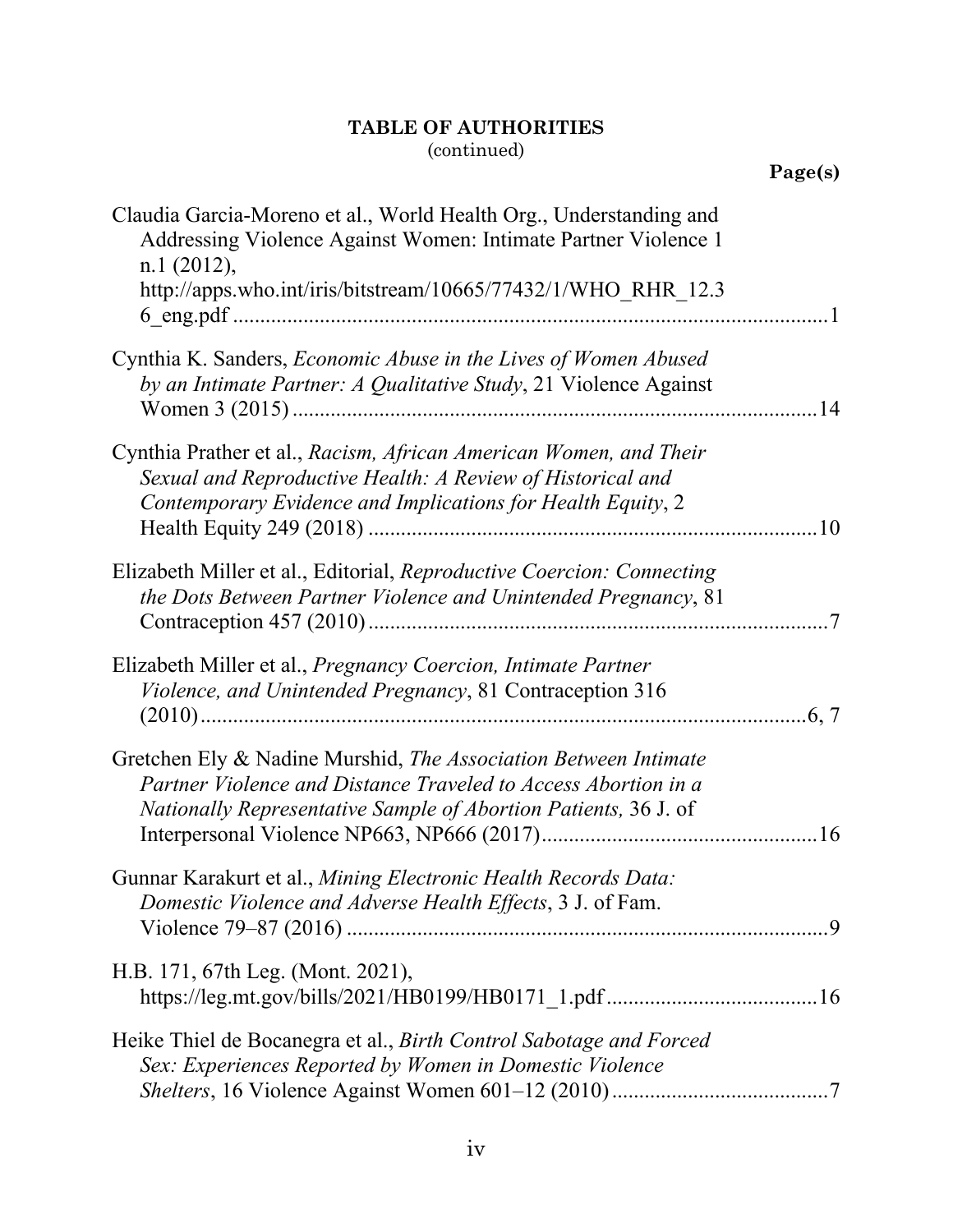**Page(s)**

| ICWA History and Purpose, Mont. DPHHS,<br>https://dphhs.mt.gov/cfsd/icwa/icwahistory (last visited Mar. 23,                                                                                                      |
|------------------------------------------------------------------------------------------------------------------------------------------------------------------------------------------------------------------|
| Inst. for Women's Pol'y Rsch., Status of Women in the States: The<br>Economic Status of Women in Montana (2018),<br>https://statusofwomendata.org/wp-<br>content/themes/witsfull/factsheets/economics/factsheet- |
| Jason R. Williams et al., A Research and Practice Brief: Measuring<br>Compliance with the Indian Child Welfare Act, Casey Fam.<br>Programs (2014), https://www.casey.org/media/measuring-<br>.12                 |
| Jennifer L. Heck et al., Maternal Mortality Among American<br>Indian/Alaska Native Women: A Scoping Review, 30 J. Women's<br>Health 220–29 (2021), https://pubmed.ncbi.nlm.nih.gov/33211616/10                   |
| Joan S. Meier, Domestic Violence, Child Custody, and Child<br>Protection: Understanding Judicial Resistance and Imagining the                                                                                    |
| Judith McFarlane, <i>Pregnancy Following Partner Rape: What We</i><br>Know and What We Need to Know, 8 Trauma, Violence, & Abuse                                                                                 |
| Julie A. Gazmararian et al., Prevalence of Violence Against Pregnant                                                                                                                                             |
| Julie Goldscheid, Gender Violence and Work: Reckoning with the<br>Boundaries of Sex Discrimination Law, 18 Colum. J. Gender & L.                                                                                 |
| Karla Fischer et al., The Culture of Battering and the Role of<br>Mediation in Domestic Violence Cases, 46 SMU L. Rev. 2117                                                                                      |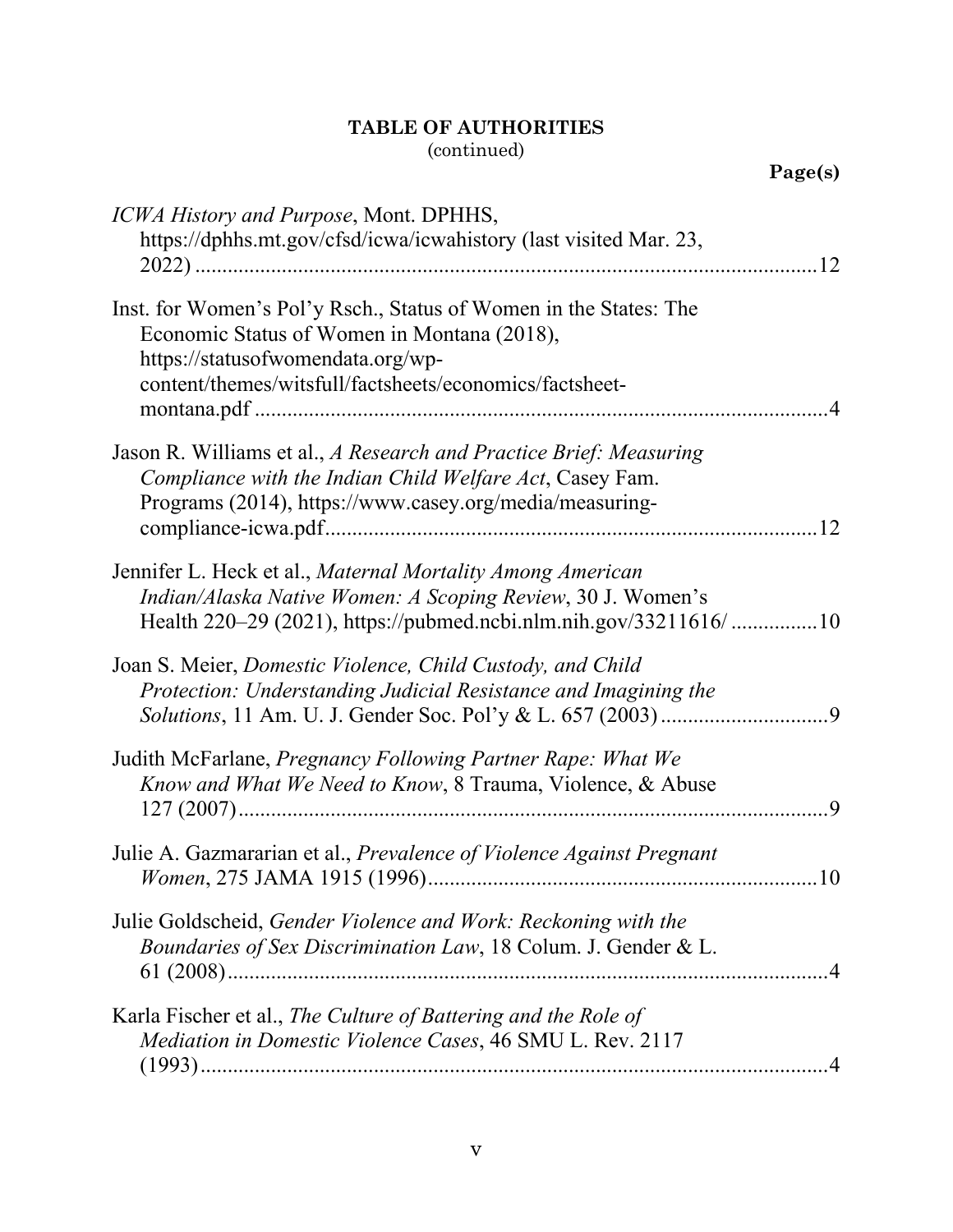| Karuna S. Chibber et al., The Role of Intimate Partners in Women's<br>Reasons for Seeking Abortion, 24 Women's Health Issues e131                                                                                                                                   |  |
|---------------------------------------------------------------------------------------------------------------------------------------------------------------------------------------------------------------------------------------------------------------------|--|
|                                                                                                                                                                                                                                                                     |  |
| Lauren Maxwell et al., <i>Estimating the Effect of Intimate Partner</i><br>Violence on Women's Use of Contraception: A Systematic Review<br>and Meta-Analysis, 10 PLoS One e0118234 (2015),<br>https://journals.plos.org/plosone/article/file?id=10.1371/journal.po |  |
| Leigh Goodmark, A Troubled Marriage: Domestic Violence and the                                                                                                                                                                                                      |  |
| Leigh Goodmark, Law is the Answer? Do We Know That for Sure?:<br>Questioning the Efficacy of Legal Interventions for Battered                                                                                                                                       |  |
| Lisa R. Pruitt & Marta R. Vanegas, Urbanormativity, Spatial<br>Privilege, and Judicial Blind Spots in Abortion Law, 30 Berkeley                                                                                                                                     |  |
| Megan Hall et al., Associations between Intimate Partner Violence<br>and Termination of Pregnancy: A Systemic Review and Meta-<br><i>Analysis</i> , 11 PLoS Med. e1001581 (2014),<br>https://journals.plos.org/plosmedicine/article/file?id=10.1371/journ           |  |
| Melisa M. Holmes et al., Rape-Related Pregnancy: Estimates and<br>Descriptive Characteristics from a National Sample of Women,                                                                                                                                      |  |
| Michele C. Black et al., Ctrs. for Disease Control & Prevention, Nat'l<br>Ctr. for Injury Prevention & Control, The National Intimate<br>Partner and Sexual Violence Survey: 2010 Summary Report 2<br>(2011),                                                       |  |
| http://www.cdc.gov/violenceprevention/pdf/nisvs report2010-                                                                                                                                                                                                         |  |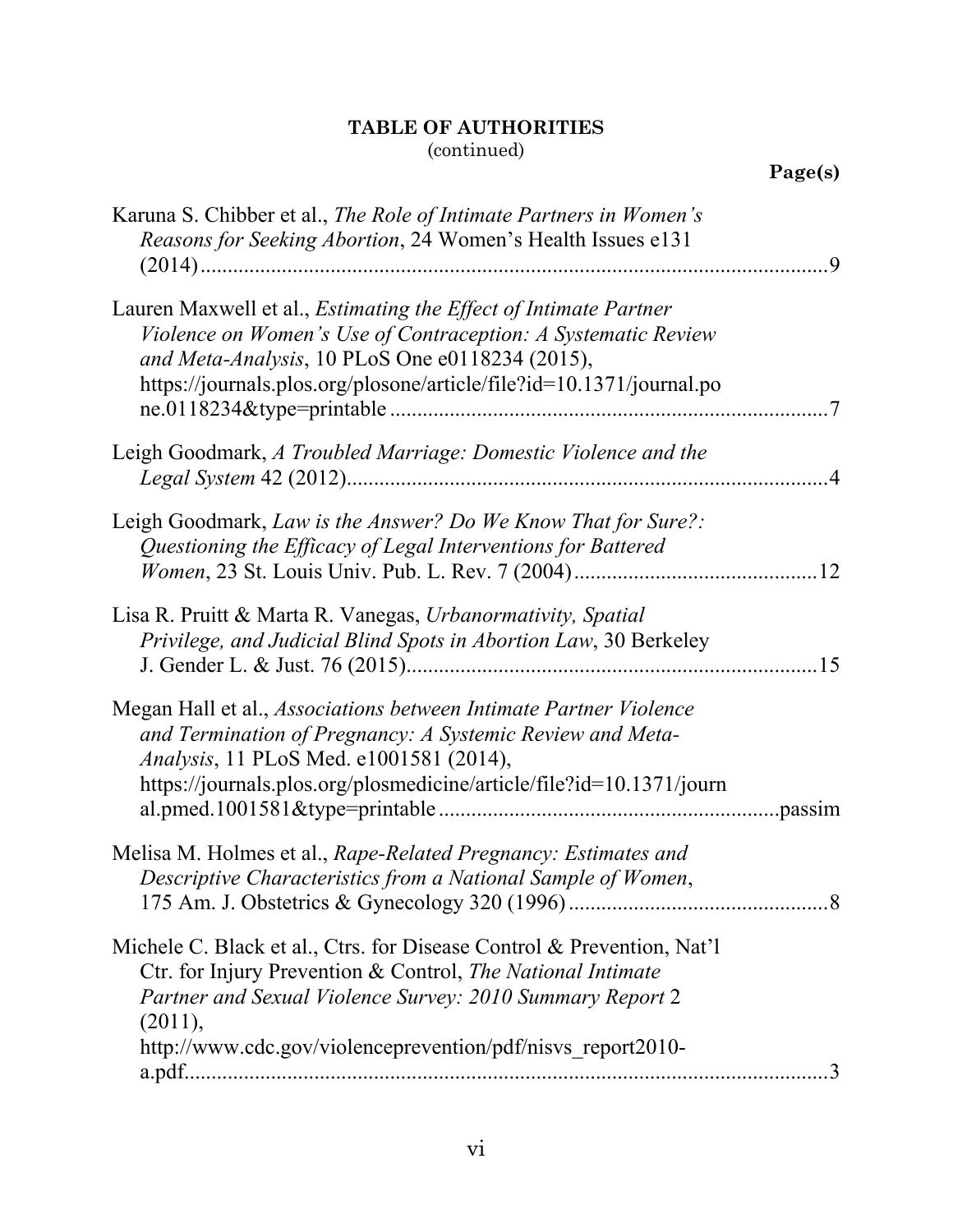| Montana Dep't of Pub. Health & Human Servs, Montana's Rural<br>Health Plan 2021 (2021),<br>https://dphhs.mt.gov/assets/qad/FlexGrantStateRuralHealthPlan.pd                                                                                           |
|-------------------------------------------------------------------------------------------------------------------------------------------------------------------------------------------------------------------------------------------------------|
| MUA Find, Health Res. & Servs. Admin.,<br>https://data.hrsa.gov/tools/shortage-area/mua-find (last visited Mar.                                                                                                                                       |
| Naomi R. Cahn, Civil Images of Battered Women: The Impact of<br>Domestic Violence on Child Custody Decisions, 44 Vand. L. Rev.                                                                                                                        |
| Nat'l Acads. of Scis., Eng'g & Med., The Safety and Quality of                                                                                                                                                                                        |
| Nat Stern et al., Unheard Voices of Domestic Violence Victims: A Call                                                                                                                                                                                 |
| Natalie J. Sokoloff & Ida Dupont, Domestic Violence at the<br>Intersections of Race, Class, and Gender: Challenges and<br>Contributions to Understanding Violence Against Marginalized<br>Women in Diverse Communities, 11 Violence Against Women 38, |
| National Conf. of State Legs., Disproportionality & Race Equity in<br>Child Welfare (2021), https://www.ncsl.org/research/human-<br>services/disproportionality-and-race-equity-in-child-welfare.aspx12                                               |
| <i>Public Health Impact: Maternal Mortality, America's Health</i><br>Rankings: United Health Foundation,<br>https://www.americashealthrankings.org/explore/health-of-women-<br>and-children/measure/maternal mortality a/state/MT?edition-            |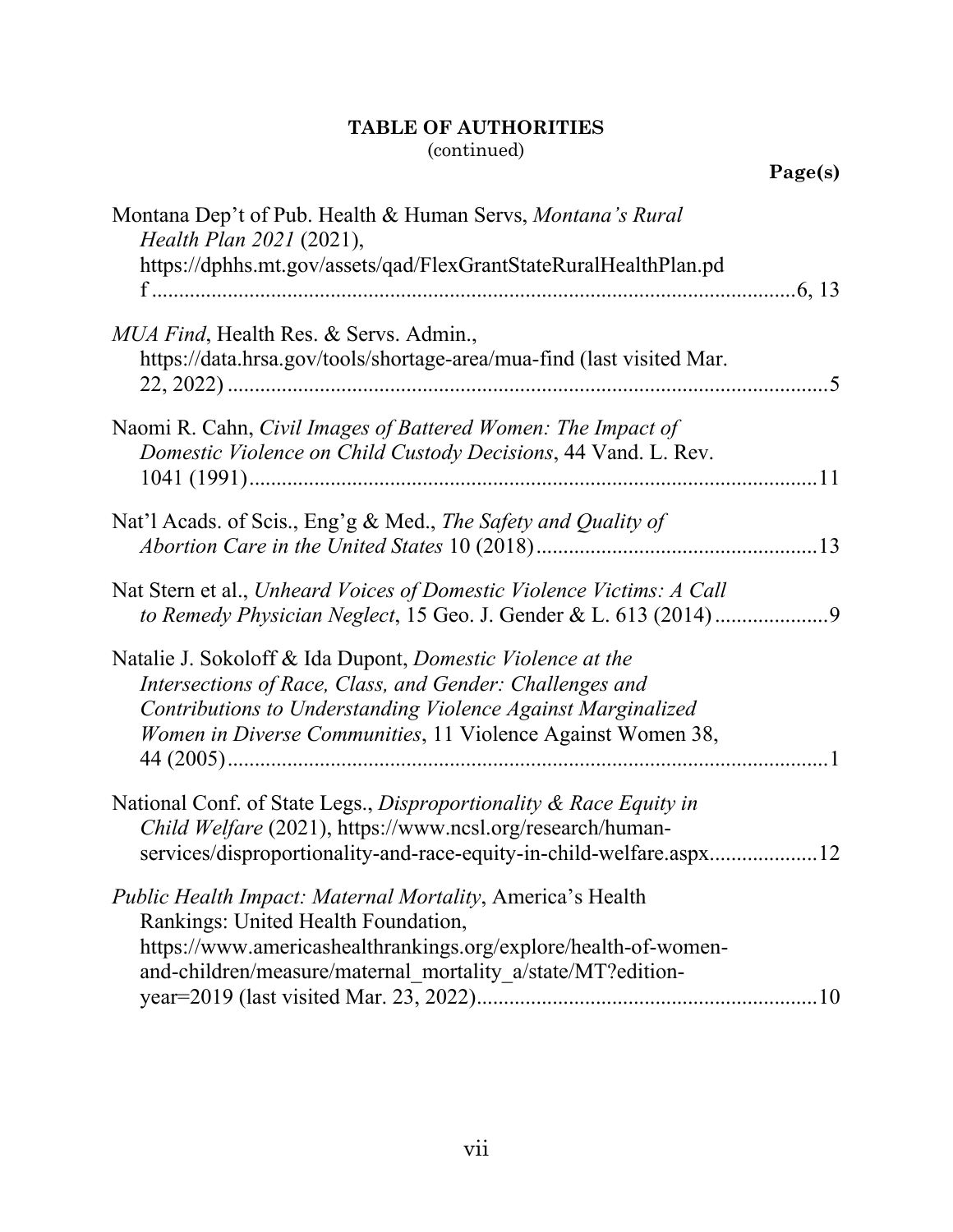| <b>Public Health Impact: Unintended Pregnancy, America's Health</b><br>Rankings: United Health Foundation, https://<br>www.americashealthrankings.org/explore/health-of-women-and-<br>children/measure/unintended_pregnancy/state/U.S (last visited<br>$\cdot$ 9                                     |  |
|------------------------------------------------------------------------------------------------------------------------------------------------------------------------------------------------------------------------------------------------------------------------------------------------------|--|
| Rachel K. Jones & Jenna Jerman, Population Group Abortion Rates<br>and Lifetime Incidence of Abortion: United States, 2008-2014, 107<br>15                                                                                                                                                           |  |
| Roosa Tikkanen et al., Maternal Mortality and Maternity Care in the<br>United States Compared to 10 Other Developed Countries,<br>Commonwealth Fund (Nov. 18, 2020),<br>https://www.commonwealthfund.org/publications/issue-<br>briefs/2020/nov/maternal-mortality-maternity-care-us-compared-<br>.2 |  |
| Sarah CM Roberts et al., Risk of Violence from the Man Involved in<br>the Pregnancy After Receiving or Being Denied an Abortion, 12<br>$\cdot$ <sup>8</sup>                                                                                                                                          |  |
| Sharon G. Smith et al., Ctrs. for Disease Control & Prevention, Nat'l<br>Ctr. for Injury Prevention & Control, The National Intimate<br>Partner and Sexual Violence Survey (NISVS): 2010-2012 State<br>Report 35 (2017),<br>https://www.cdc.gov/violenceprevention/pdf/nisvs-<br>$\mathcal{R}$       |  |
| Sharon G. Smith et al., Ctrs. for Disease Control & Prevention, The<br>National Intimate Partner & Sexual Violence Survey: 2015 Data<br>Brief - Updated Release 9 (2018),<br>https://www.cdc.gov/violenceprevention/pdf/2015data-                                                                    |  |
| Theresa Y. Kim et al., Racial/Ethnic Differences in Unintended<br>Pregnancy: Evidence from a National Sample of U.S. Women, 50                                                                                                                                                                       |  |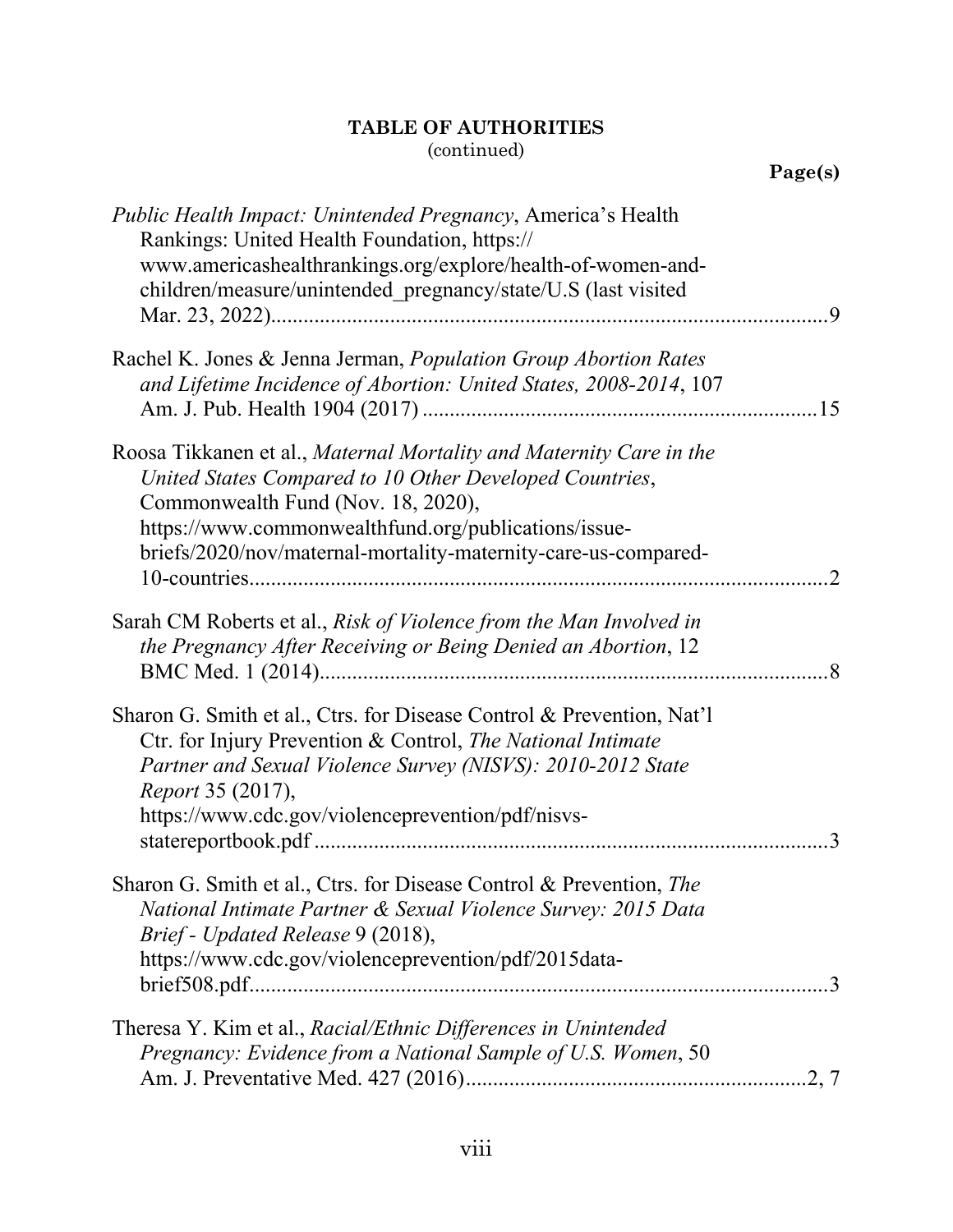**Page(s)**

| Usha Ranji et al., Kaiser Fam. Found., Beyond the Numbers: Access to                                                         |
|------------------------------------------------------------------------------------------------------------------------------|
| Reproductive Health Care for Low-Income Women in Five                                                                        |
| Communities: Crow Tribal Nation, MT (2019),                                                                                  |
| https://www.kff.org/report-section/beyond-the-numbers-access-to-                                                             |
| reproductive-health-care-for-low-income-women-in-five-                                                                       |
|                                                                                                                              |
| Ushma D. Upadhyay, et al., Denial of Abortion Because of Provider                                                            |
|                                                                                                                              |
| Yvonne Lindgren, The Doctor Requirement: Griswold, Privacy, and<br>at-Home Reproductive Care, 32 Const. Comment 341 (2017)14 |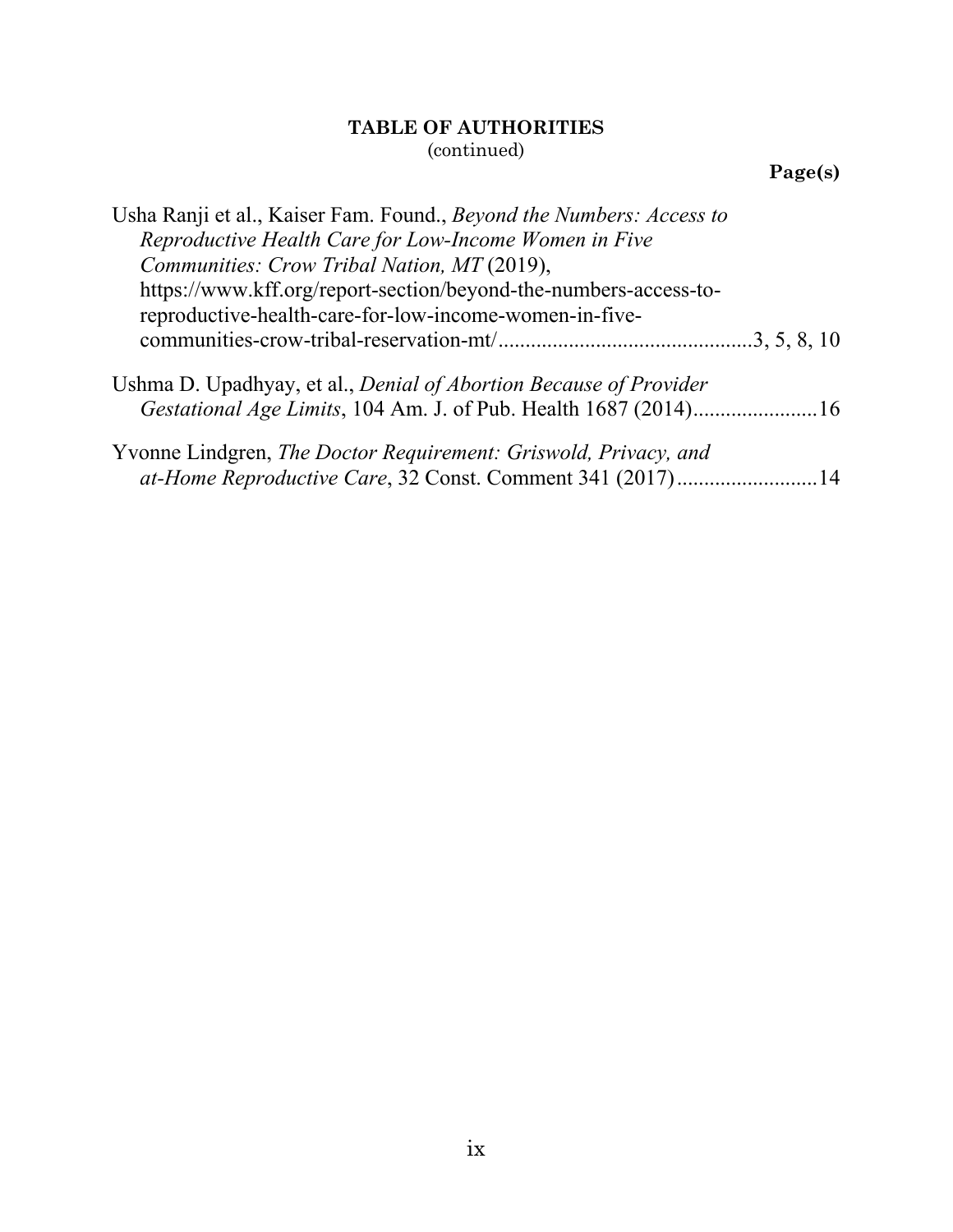#### **INTRODUCTION<sup>1</sup>**

<span id="page-11-0"></span>The State's defense of the abortion restrictions at issue in this case reflects a privileged view of reality that disregards the lived experience of survivors of intimate partner violence ("IPV")<sup>2</sup>—especially survivors of color. The suggestion that these restrictions somehow benefit pregnant people is at best grossly ignorant of the reality on the ground for pregnant people—even more so for survivors of IPV. Montana should be providing support to survivors that enable them to regain control over their lives and working to make up for the centuries of racial and gender oppression that have left survivors of color especially vulnerable to IPV and unintended pregnancy, not doubling down on that oppression by further restricting their reproductive autonomy.

Abortion care is essential for survivors of IPV, whose abusive partners seek to exert control over them in part by limiting access to health care and forcing pregnancy. Perpetrators of IPV maintain power within their relationships by undermining their partners' economic security, health, safety, and autonomy to make reproductive decisions. Survivors of color, including those from Native American communities, are particularly impacted. As difficult as it is for survivors of IPV to escape abusive relationships and exercise their reproductive autonomy, systemic inequities faced by survivors of color—in access to healthcare, employment, housing, education, and many other resources—make it even more so.<sup>3</sup>

<sup>2</sup> "Intimate partner violence" is abuse in intimate relationships. *See* Claudia Garcia-Moreno et al., World Health Org., Understanding and Addressing Violence Against Women: Intimate Partner Violence 1 n.1 (2012), http://apps.who.int/iris/bitstream/10665/77432/1/WHO\_RHR\_12.36\_eng.pdf.

<sup>3</sup> Natalie J. Sokoloff & Ida Dupont, *Domestic Violence at the Intersections of Race, Class, and Gender: Challenges and Contributions to Understanding Violence Against Marginalized Women in Diverse Communities*, 11 Violence Against Women 38, 44 (2005).

<sup>1</sup> Please see the statement of amici in the motion to appear as amicus.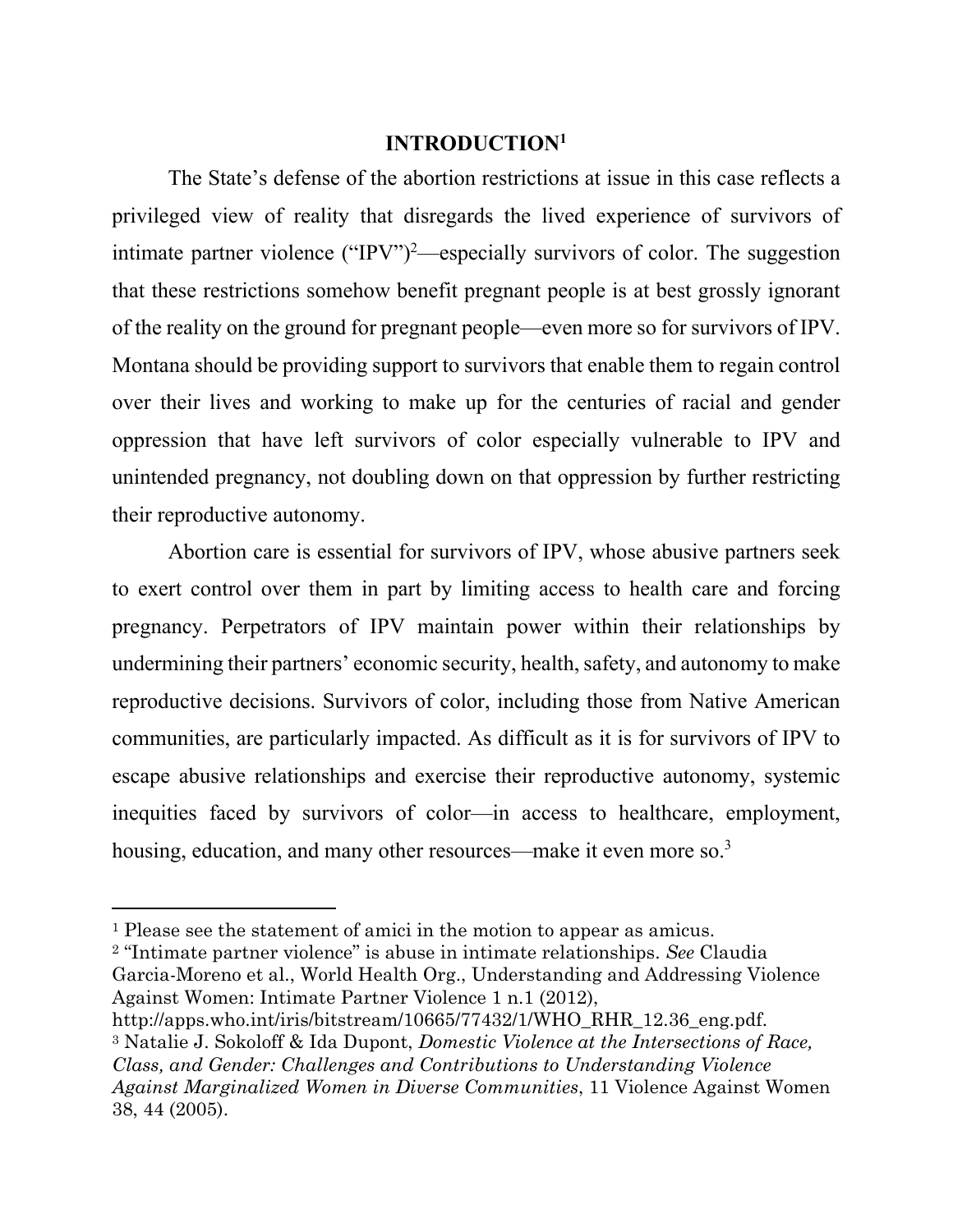Not only do survivors of IPV face increased barriers to accessing care, they also are more likely to be forced into unintended pregnancy; to need abortions; and risk being trapped in violent relationships if they are unable to access abortion care. The consequences of such entrapment range from heightened abuse during pregnancy to being killed.<sup>4</sup> Here again, the risks are even greater for survivors from marginalized communities, who already experience disproportionately high rates of unintended pregnancy<sup>5</sup> and increased health risks associated with unintended pregnancy.<sup>6</sup>

If the injunction is lifted, the State's new abortion restrictions will compound the control that abusers already exert over survivors. Added barriers to abortion will force a significant number of pregnant people to carry their pregnancies to term against their will, at great risk to their lives and health.

#### <span id="page-12-2"></span><span id="page-12-0"></span>**ARGUMENT**

## **A. Survivors of IPV are at a greater risk of unintended pregnancy, which creates significant risks for survivors' health and safety.**

#### <span id="page-12-1"></span>**1. Many Montanans experience IPV.**

IPV "has been defined by the World Health Organization (WHO) as 'behaviour within an intimate relationship that causes physical, sexual or psychological harm, including acts of physical aggression, sexual coercion, psychological abuse and controlling behaviors,' encompassing both current and past

<sup>4</sup> Alexia Cooper & Erica L. Smith, U.S. Dep't of Just., Bureau of Just. Stats., *Homicide Trends in the United States, 1980-2008, Annual Rates for 2009 and 2010*

at 10 (2011), http://bjs.gov/content/pub/pdf/htus8008.pdf.

<sup>5</sup> Theresa Y. Kim et al., *Racial/Ethnic Differences in Unintended Pregnancy: Evidence from a National Sample of U.S. Women*, 50 Am. J. Preventative Med. 427, 427 (2016).

<sup>6</sup> Roosa Tikkanen et al., *Maternal Mortality and Maternity Care in the United States Compared to 10 Other Developed Countries*, Commonwealth Fund (Nov. 18, 2020), https://www.commonwealthfund.org/publications/issue-briefs/2020/nov/maternalmortality-maternity-care-us-compared-10-countries.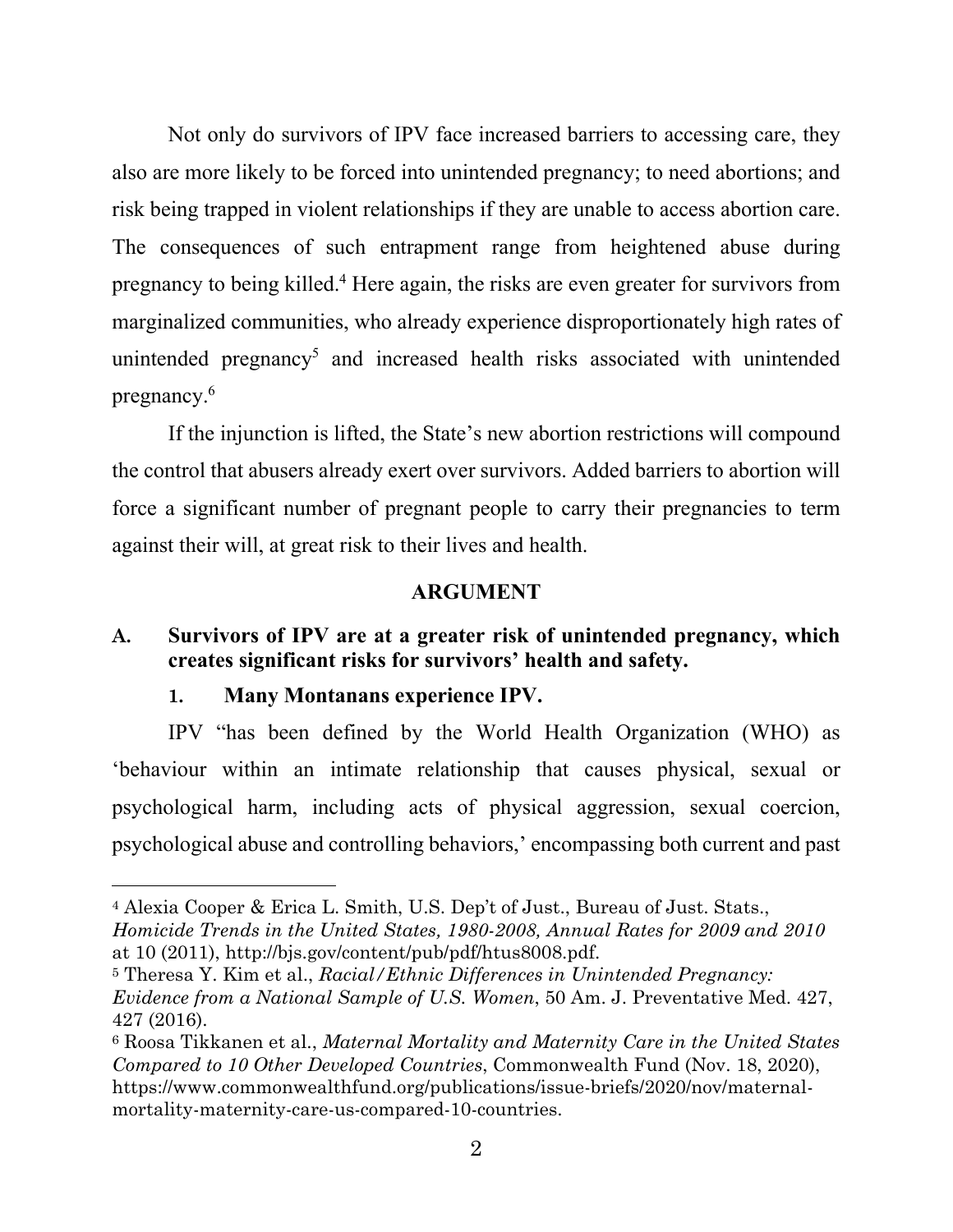intimate partners."<sup>7</sup> IPV affects nearly one third of women in the United States, <sup>8</sup> with 43.6 million women reporting that they experienced sexual violence, physical violence, and/or stalking by an intimate partner during their lifetimes.<sup>9</sup>

Women in Montana suffer IPV at rates even higher than the national average.<sup>10</sup> During their lifetimes, more than 41 percent report experiencing contact sexual violence, 24.1 percent report experiencing attempted or completed rape, and 29.0 percent report experiencing unwanted sexual contact.<sup>11</sup> Indigenous women in Montana in particular, have experienced disproportionately high rates of sexual abuse and domestic violence dating back to colonization and the forced placement of indigenous children in boarding schools.<sup>12</sup>

## <span id="page-13-0"></span>**2. Survivors of IPV experience disproportionately high rates of forced pregnancy resulting from "coercive control," systemic inequities, and reproductive coercion.**

http://www.cdc.gov/violenceprevention/pdf/nisvs\_report2010-a.pdf. <sup>9</sup> Sharon G. Smith et al., Ctrs. for Disease Control & Prevention, *The National Intimate Partner & Sexual Violence Survey: 2015 Data Brief - Updated Release* 9 (2018), https://www.cdc.gov/violenceprevention/pdf/2015data-brief508.pdf.

<sup>10</sup>Sharon G. Smith et al., Ctrs. for Disease Control & Prevention, Nat'l Ctr. for Injury Prevention & Control, *The National Intimate Partner and Sexual Violence Survey (NISVS): 2010-2012 State Report* 35 (2017),

<sup>7</sup> Megan Hall et al., *Associations between Intimate Partner Violence and Termination of Pregnancy: A Systemic Review and Meta-Analysis*, 11 PLoS Med. e1001581 (2014),

https://journals.plos.org/plosmedicine/article/file?id=10.1371/journal.pmed.1001581 &type=printable.

<sup>8</sup> Michele C. Black et al., Ctrs. for Disease Control & Prevention, Nat'l Ctr. for Injury Prevention & Control, *The National Intimate Partner and Sexual Violence Survey: 2010 Summary Report* 2 (2011),

https://www.cdc.gov/violenceprevention/pdf/nisvs-statereportbook.pdf. <sup>11</sup> *Id.*

<sup>12</sup> Usha Ranji et al., Kaiser Fam. Found., *Beyond the Numbers: Access to Reproductive Health Care for Low-Income Women in Five Communities: Crow Tribal Nation, MT* (2019), https://www.kff.org/report-section/beyond-the-numbersaccess-to-reproductive-health-care-for-low-income-women-in-five-communities-crowtribal-reservation-mt/.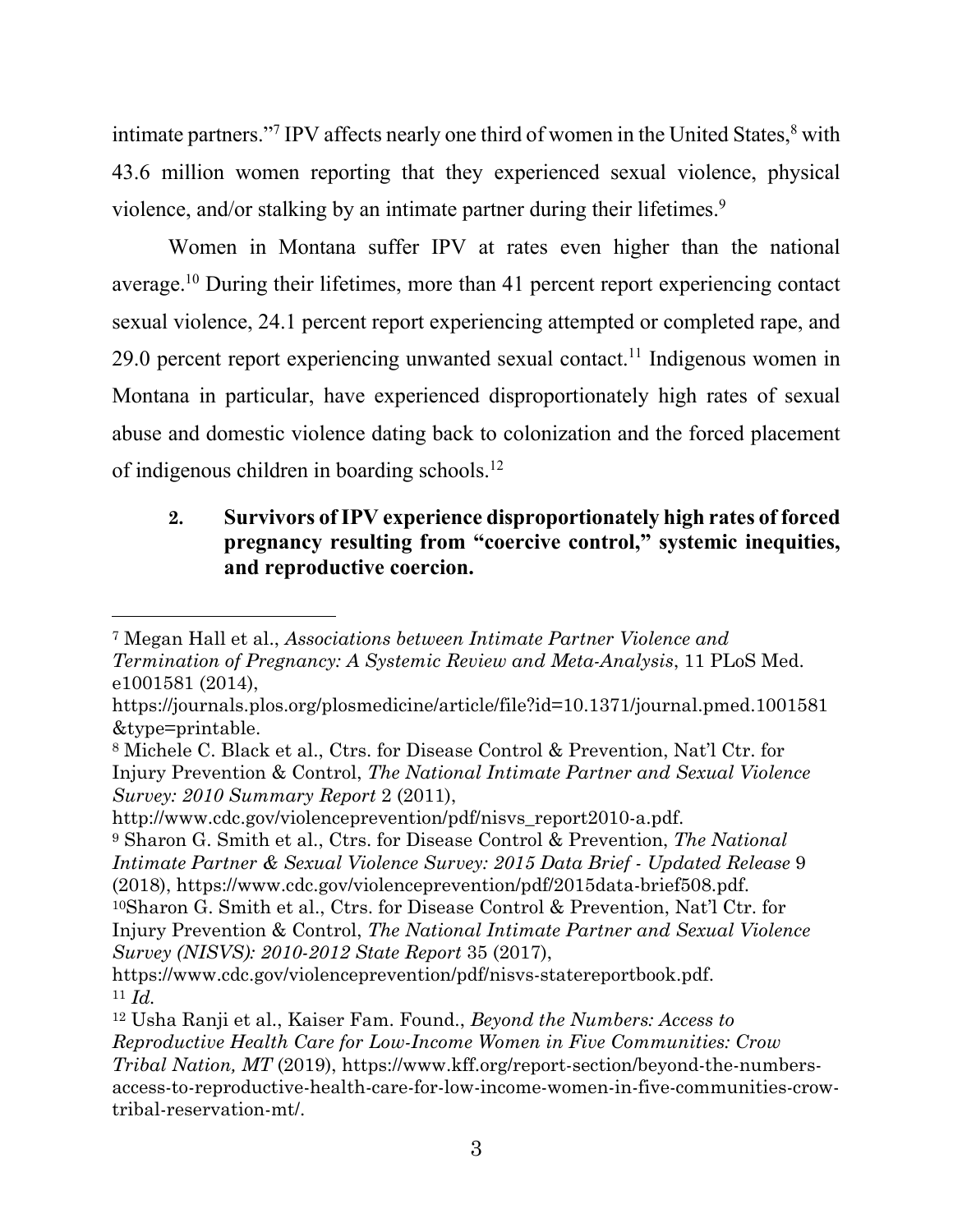### <span id="page-14-0"></span>**(i) Abusers use "coercive control" to create the conditions for unwanted pregnancy, and systemic inequities exacerbate those conditions.**

Physical abuse is only one aspect of intimate partner violence. Abusers also exert control over survivors by isolating them from family and friends and monitoring their whereabouts and relationships,<sup>13</sup> limiting their access to financial resources, tracking their use of transportation and time away from home,<sup>14</sup> and threatening to harm or kidnap children, among other things. <sup>15</sup> This "coercive control" limits survivors' access to the resources necessary to escape the abusive relationship. Economic control is another aspect of "coercive control" and may include sabotaging employment or restricting access to money.<sup>16</sup> Together, these actions position the abuser to use violence with relative impunity because the survivor's support system, economic security, and resources to seek safety from abuse are compromised.

Survivors from marginalized communities face systemic inequities that exacerbate the conditions for coercive control by further limiting their access to the resources necessary to seek safety from abuse. It takes money to flee an abusive relationship—for hotel rooms, gas, food, and childcare, for example. But 31.8 percent of Native American women in Montana live in poverty, compared to 13.6 percent of their white counterparts.<sup>17</sup> In Montana, Native American women make

<sup>13</sup> Karla Fischer et al., *The Culture of Battering and the Role of Mediation in Domestic Violence Cases*, 46 SMU L. Rev. 2117, 2126–27 (1993).

<sup>14</sup> *Id.* at 2121–22, 2131–32; *see also* Leigh Goodmark, *A Troubled Marriage: Domestic Violence and the Legal System* 42 (2012).

<sup>15</sup> Fischer et al., *supra* note 13, at 2122–23.

<sup>16</sup> Julie Goldscheid, *Gender Violence and Work: Reckoning with the Boundaries of Sex Discrimination Law*, 18 Colum. J. Gender & L. 61, 75–77 (2008).

<sup>17</sup> Inst. for Women's Pol'y Rsch., Status of Women in the States: The Economic Status of Women in Montana (2018), https://statusofwomendata.org/wpcontent/themes/witsfull/factsheets/economics/factsheet-montana.pdf.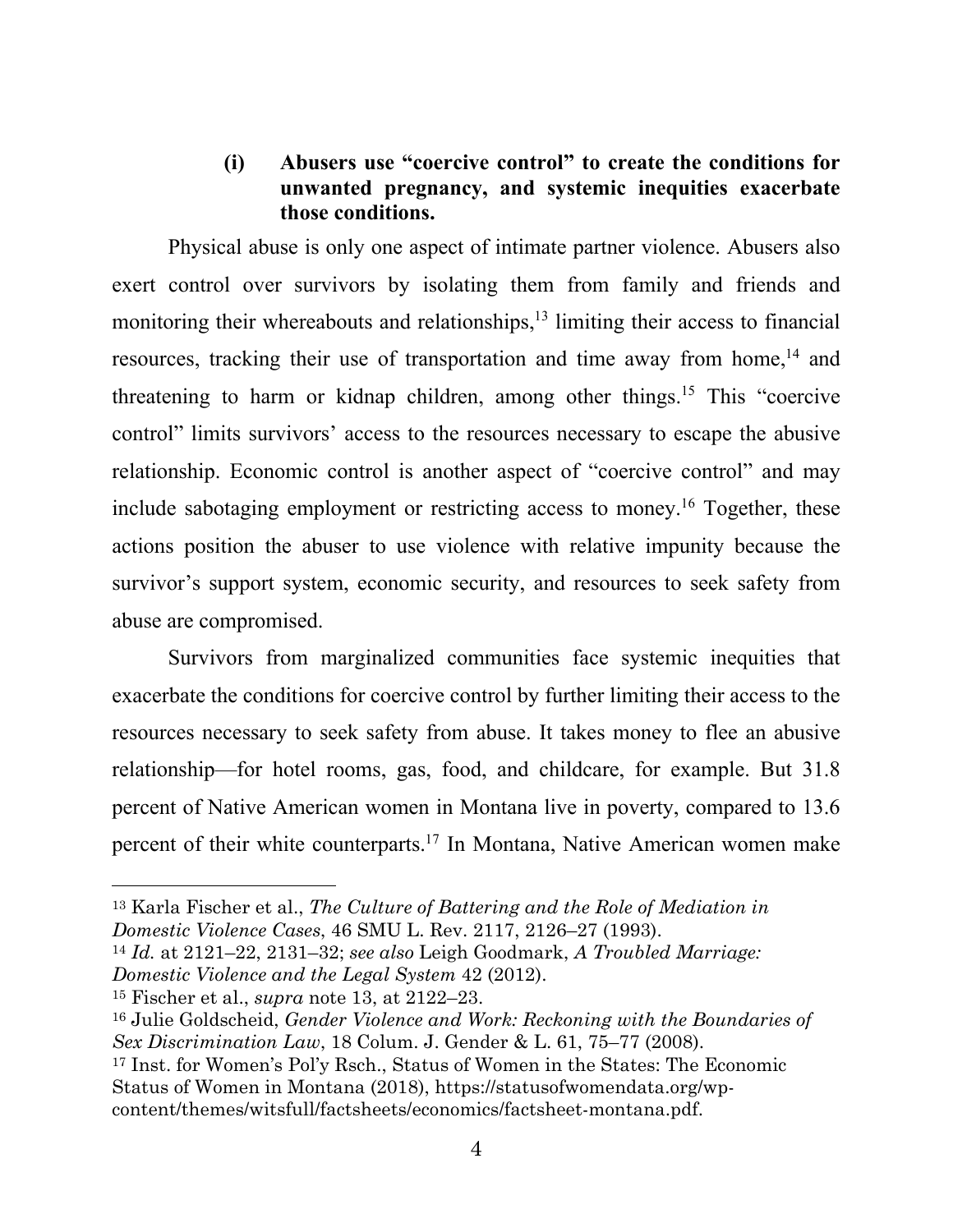66.9 cents on the dollar and Hispanic women make 53.7 cents on the dollar compared to white men. <sup>18</sup> Many Montanan women of color also lack healthcare and educational resources: While 87.9 percent of nonelderly white women in Montana have health insurance, only 57.2 percent of Native American women and 76.2 of Hispanic women are covered.<sup>19</sup> Only 15.5 percent of Native American women in Montana have a Bachelor's Degree or higher, half the rate for white women.<sup>20</sup> With limited access to stable jobs and income, affordable healthcare, and higher education, it is nearly impossible to summon the resources necessary to escape abusive relationships.<sup>21</sup>

Women living in Indian Country face particular challenges in accessing health care, which again can exacerbate conditions for abuse and resulting unwanted pregnancy. Many Montana counties that encompass Indian Reservations are federally designated Medically Underserved Communities, meaning they have few primary care providers, high infant mortality, high poverty or a high elderly population.<sup>22</sup> The Crow Indian Reservation in Montana is one example.<sup>23</sup> "Although Montana maintains many policies that protect access and coverage for reproductive health services, Crow women living on the reservation face sociodemographic, systemic, and cultural barriers that prevent many from readily accessing services."<sup>24</sup> Among those barriers is a practicality of living in rural Montana: "In many parts of

<sup>18</sup> *Id.*

<sup>19</sup> *Id.*

<sup>20</sup> *Id.*

<sup>21</sup> Ranji, *supra* note 12.

<sup>22</sup> *MUA Find*, Health Res. & Servs. Admin., https://data.hrsa.gov/tools/shortagearea/mua-find (last visited Mar. 22, 2022).

<sup>23</sup> Ranji, *supra* note 12.

<sup>24</sup> *Id.*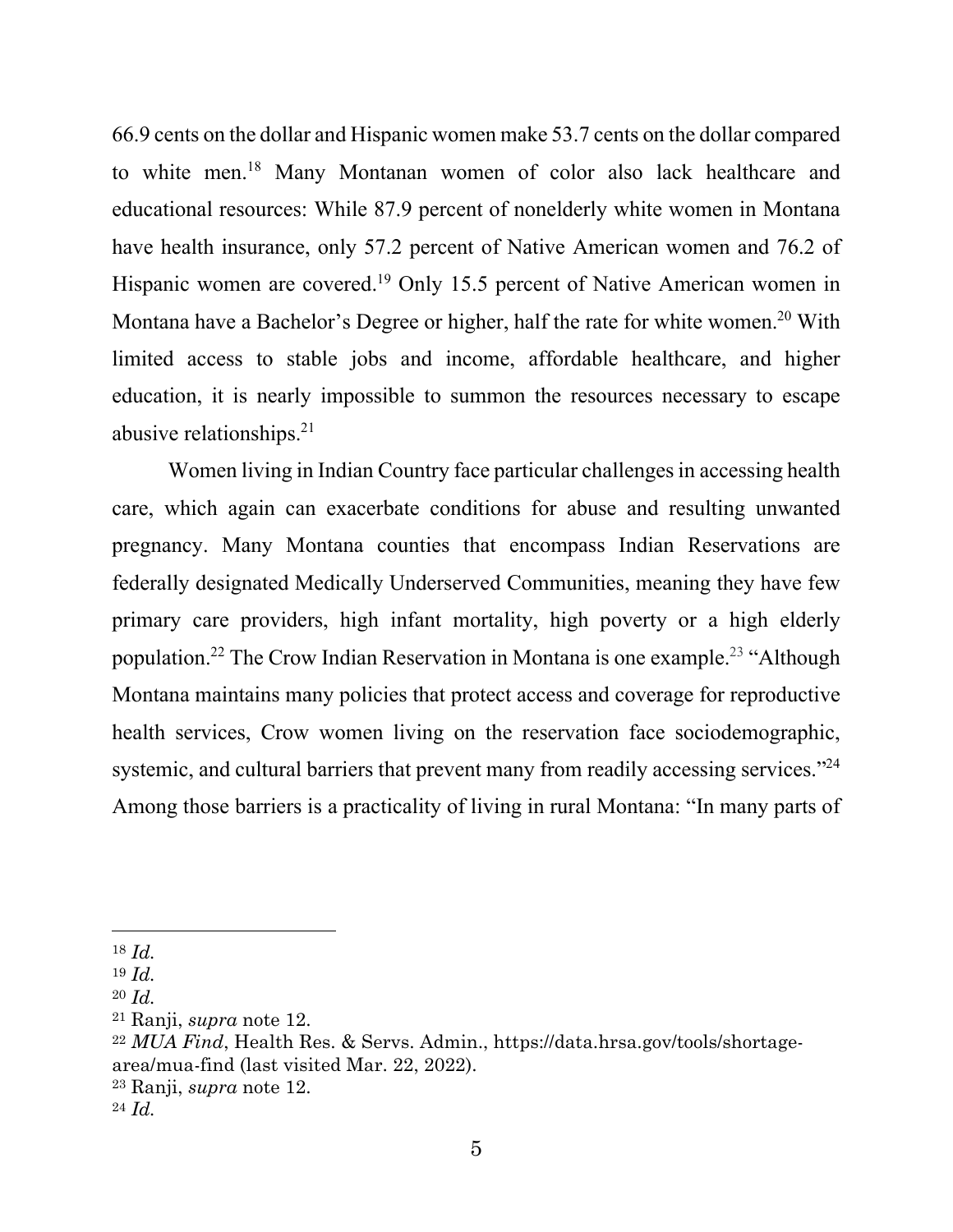the reservation, the nearest health care provider is an hour drive away; yet, transportation is not readily available in this low-income, rural community . . . ."<sup>25</sup>

Rural IPV survivors outside of Indian Country also face difficulty accessing healthcare. Of Montana's 56 counties, "45 are considered frontier based on having population densities of less than 6 persons per square mile."<sup>26</sup> Geographic isolation and the long distances between towns and health care organizations are often barriers to heath care access in Montana. <sup>27</sup> More than half of "Montanans travel more than five miles each way to get to a doctor's office; 13% travel more than 30 miles; 7% travel more than 50 miles."<sup>28</sup> Many of Montana's isolated, rural communities lack public transportation, so access to local primary care as well as out-of-town specialty medical services is a problem.<sup>29</sup>

## <span id="page-16-0"></span>**(ii) Abusers coerce and force victims into unwanted pregnancies, putting those survivors at risk.**

Abusers also use "reproductive coercion" and rape to force victims into unwanted pregnancies.<sup>30</sup> "Reproductive coercion" describes a spectrum of conduct, ranging from rape to threats of physical harm to sabotaging a partner's birth control, used primarily to force pregnancy.<sup>31</sup> Abusers may interfere with their partners'

<sup>25</sup> *Id.*

<sup>26</sup> Montana Dep't of Pub. Health & Human Servs, *Montana's Rural Health Plan 2021*, at 9 (2021),

https://dphhs.mt.gov/assets/qad/FlexGrantStateRuralHealthPlan.pdf.

<sup>27</sup> *Id.*

<sup>28</sup> *Id.* at 12.

<sup>29</sup> *Id.*

<sup>30</sup> Elizabeth Miller et al., *Pregnancy Coercion, Intimate Partner Violence, and Unintended Pregnancy*, 81 Contraception 316 (2010); *see also* Anne M. Moore et al., *Male Reproductive Control of Women Who Have Experienced Intimate Partner Violence in the United States*, 70 Soc. Sci. & Med. 1737 (2010).

<sup>31</sup> Miller et al., *supra* note 30, at 316–17; Moore et al., *supra* note 30, at 1738; *see also ACOG Committee Opinion No. 554: Reproductive and Sexual Coercion*, 121 Obstetrics & Gynecology 411, 411–15 (2013).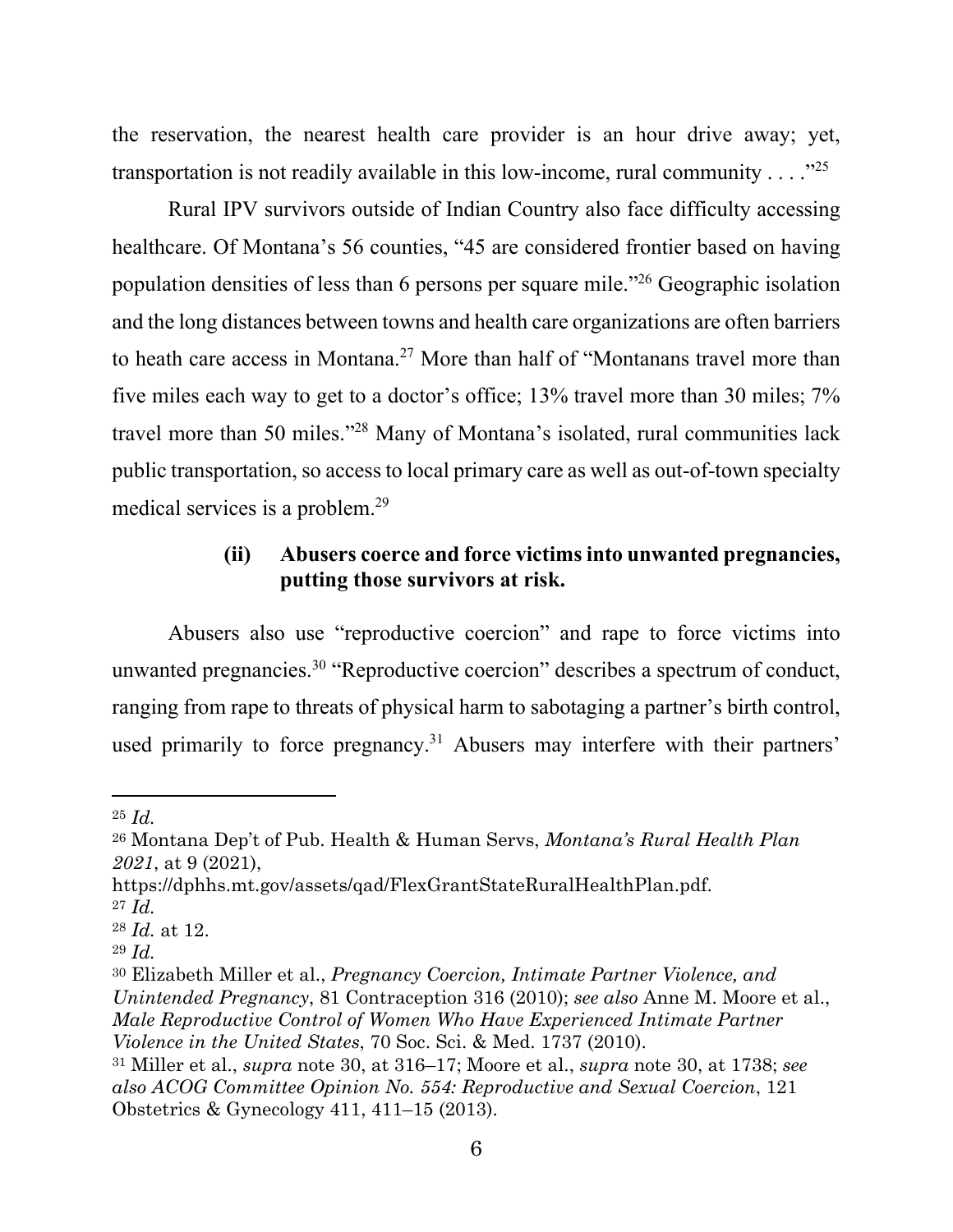contraceptive use by discarding or damaging contraceptives, removing prophylactics during sex without consent, forcibly removing internal use contraceptives, or retaliating against or threatening harm.<sup>32</sup> A key motivation for forcing pregnancy is to increase dependency and make it harder for the survivor to escape. Beyond the physical violence, survivors of IPV "face compromised decision-making regarding, or limited ability to enact, contraceptive use and family planning . . . . "33 So, survivors of IPV are significantly less likely to be able to use contraceptives as compared to their non-victimized counterparts.<sup>34</sup> It is hardly surprising, therefore, that the presence of reproductive coercion in abusive relationships dramatically increases the risk of unintended pregnancy.<sup>35</sup> When the National Domestic Violence Hotline surveyed over 3,000 women seeking help, more than 25 percent reported that their abusive partner sabotaged birth control and tried to coerce pregnancy.<sup>36</sup>

Again, systemic inequities further compound the risks associated with reproductive coercion. Marginalized communities generally already experience

<sup>32</sup> Ann L. Coker, *Does Physical Intimate Partner Violence Affect Sexual Health? A Systematic Review*, 8 Trauma, Violence, & Abuse 149, 151–53 (2007); *see also* Miller et al., *supra* note 30, at 319; *see also* Lauren Maxwell et al., *Estimating the Effect of Intimate Partner Violence on Women's Use of Contraception: A Systematic Review and Meta-Analysis*, 10 PLoS One e0118234 (2015),

https://journals.plos.org/plosone/article/file?id=10.1371/journal.pone.0118234&type= printable.

<sup>33</sup> Miller et al., *supra* note 30, at 316–17; *see also* Coker, *supra* note 32, at 151–53. <sup>34</sup> Hall et al., *supra* note 7; *see also* Maxwell et al., *supra* note 32.

<sup>35</sup> Elizabeth Miller et al., Editorial, *Reproductive Coercion: Connecting the Dots Between Partner Violence and Unintended Pregnancy*, 81 Contraception 457, 457 (2010).

<sup>36</sup> *1 in 4 Callers to the National Domestic Violence Hotline Report Birth Control Sabotage and Pregnancy Coercion*, Nat'l Domestic Violence Hotline (Feb. 15, 2011), https://www.thehotline.org/news/1-in-4-callers-to-the-national-domestic-violencehotline-report-birth-control-sabotage-and-pregnancy-coercion/; *see also* Heike Thiel de Bocanegra et al., *Birth Control Sabotage and Forced Sex: Experiences Reported by Women in Domestic Violence Shelters*, 16 Violence Against Women 601–12 (2010).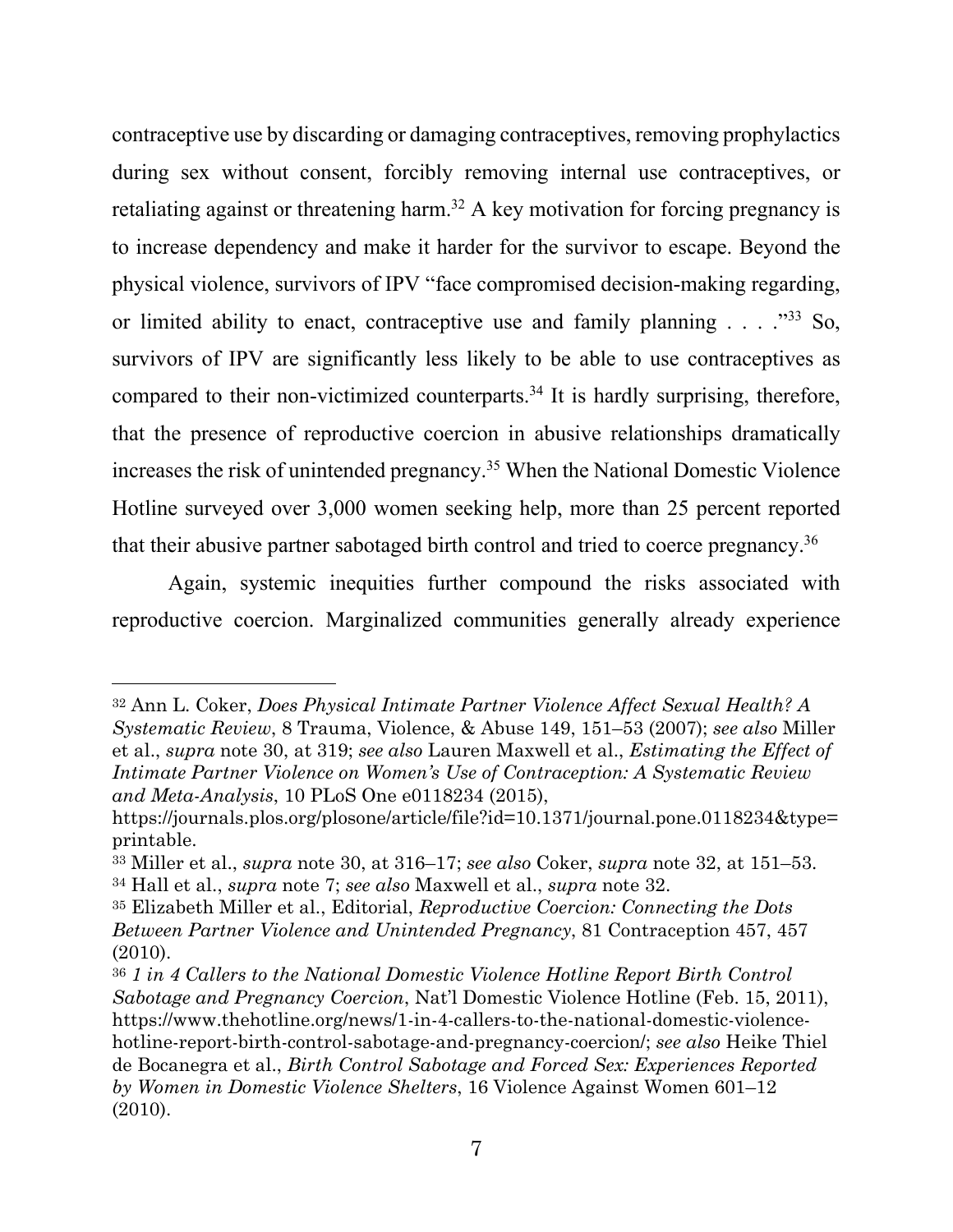disproportionately high rates of unintended pregnancy, $37$  largely due to a lack of access to sexual health information, $38$  health insurance, and affordable contraceptives.<sup>39</sup> That's true in Montana: The rate of teen pregnancy in Big Horn County, where the Crow Reservation is located, is more than three times that of the overall rate in Montana. Experts attribute this difference to a shortage in reproductive health providers, lack of transportation, lack of sexual health education in schools, confidentiality concerns, and historical mistrust of healthcare providers, among other systemic factors. 40

#### <span id="page-18-0"></span>**B. Survivors need meaningful access to abortion.**

Countless studies have found a strong association between IPV and pregnancy termination.<sup>41</sup> A survivor may choose to terminate a pregnancy that results from rape or coercion, <sup>42</sup> or out of fear of increased violence and/or being trapped in the relationship if the pregnancy continues.<sup>43</sup> While research shows that having a baby with the abuser is likely to result in increased violence,<sup>44</sup> "having an abortion was associated in a reduction over time in physical violence . . . ."<sup>45</sup> A survivor of IPV

<sup>37</sup> Kim et al., *supra* note 5, at 427.

<sup>38</sup> Amaranta D. Craig et al., *Exploring Young Adults' Contraceptive Knowledge and Attitudes: Disparities by Race/Ethnicity and Age*, 24 Women's Health Issues e281, e287 (2014) (citations omitted).

<sup>39</sup> Ranji et al., *supra* note 12.

<sup>40</sup> *Id.*

<sup>41</sup> *See* Hall et al., *supra* note 7 (identifying 74 studies from the United States and around the world that demonstrated a correlation between IPV and abortion). <sup>42</sup>Melisa M. Holmes et al., *Rape-Related Pregnancy: Estimates and Descriptive Characteristics from a National Sample of Women*, 175 Am. J. Obstetrics & Gynecology 320, 322 (1996) (50 percent of women pregnant through rape had abortions).

<sup>43</sup> Sarah CM Roberts et al., *Risk of Violence from the Man Involved in the Pregnancy After Receiving or Being Denied an Abortion*, 12 BMC Med. 1, 2, 5 (2014). <sup>44</sup> *Id.* at 5.

<sup>45</sup> *Id.*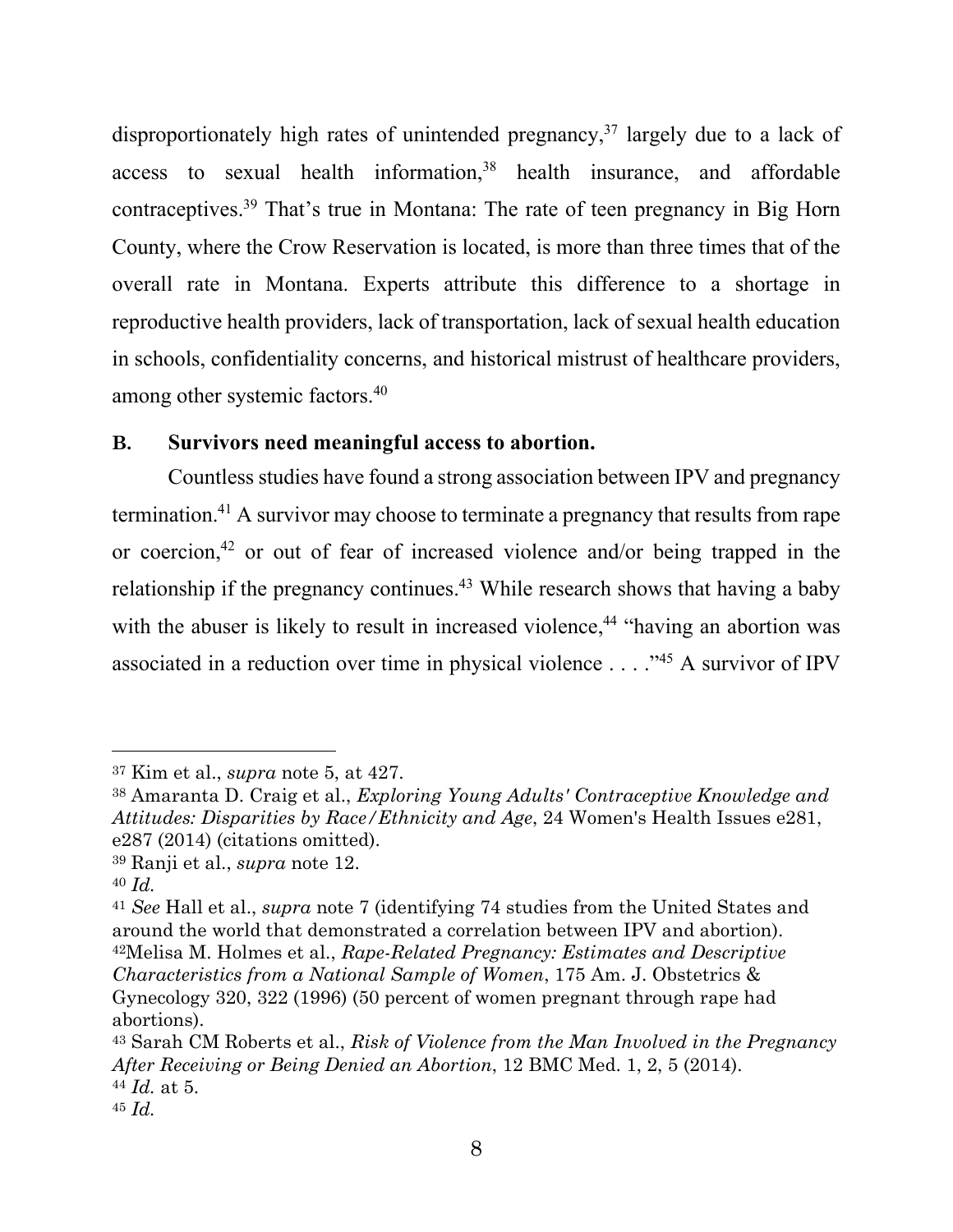also may terminate a pregnancy to avoid exposing a child to violence.<sup>46</sup> And many survivors have children whom they already struggle to protect.<sup>47</sup> Having a child, or another child, with an abusive partner increases the risks of poverty and homelessness upon leaving the abuser.<sup>48</sup>

Abortion is lifesaving medical care for many survivors. Every pregnancy carries some level of risk. Unintended pregnancies, however, have significantly greater health risks,<sup>49</sup> including pregnancy complications and poor birth outcomes, including miscarriage or stillbirth.<sup>50</sup> These problems are compounded for survivors of IPV. It is common for abusers to prevent survivors from making or keeping medical appointments or from having private conversations with health care providers.<sup>51</sup> As a result, survivors of IPV are less likely to receive prenatal care and more likely to miss doctors' appointments than pregnant people in non-violent relationships.<sup>52</sup>

<sup>46</sup> Karuna S. Chibber et al., *The Role of Intimate Partners in Women's Reasons for Seeking Abortion*, 24 Women's Health Issues e131, e134 (2014).

<sup>47</sup>*See, e.g.*, Joan S. Meier, *Domestic Violence, Child Custody, and Child Protection: Understanding Judicial Resistance and Imagining the Solutions*, 11 Am. U. J. Gender Soc. Pol'y & L. 657 (2003).

<sup>48</sup> Carmela DeCandia et al., Nat'l Ctr. on Fam. Homelessness, *Closing the Gap: Integrating Services for Survivors of Domestic Violence Experiencing Homelessness, The National Center on Family Homelessness* 4 (2013),

https://www.air.org/sites/default/files/downloads/report/Closing%20the%20Gap\_Ho melessness%20and%20Domestic%20Violence%20toolkit.pdf.

<sup>49</sup> Judith McFarlane, *Pregnancy Following Partner Rape: What We Know and What We Need to Know*, 8 Trauma, Violence, & Abuse 127, 130 (2007); *see also Public Health Impact: Unintended Pregnancy*, America's Health Rankings: United Health Foundation, https://

www.americashealthrankings.org/explore/health-of-women-andchildren/measure/unintended\_pregnancy/state/U.S (last visited Mar. 23, 2022). <sup>50</sup> McFarlane, *supra* note 49, at 130.

<sup>51</sup> Nat Stern et al., *Unheard Voices of Domestic Violence Victims: A Call to Remedy Physician Neglect*, 15 Geo. J. Gender & L. 613, 633 (2014).

<sup>52</sup> Gunnar Karakurt et al., *Mining Electronic Health Records Data: Domestic Violence and Adverse Health Effects*, 3 J. of Fam. Violence 79–87 (2016).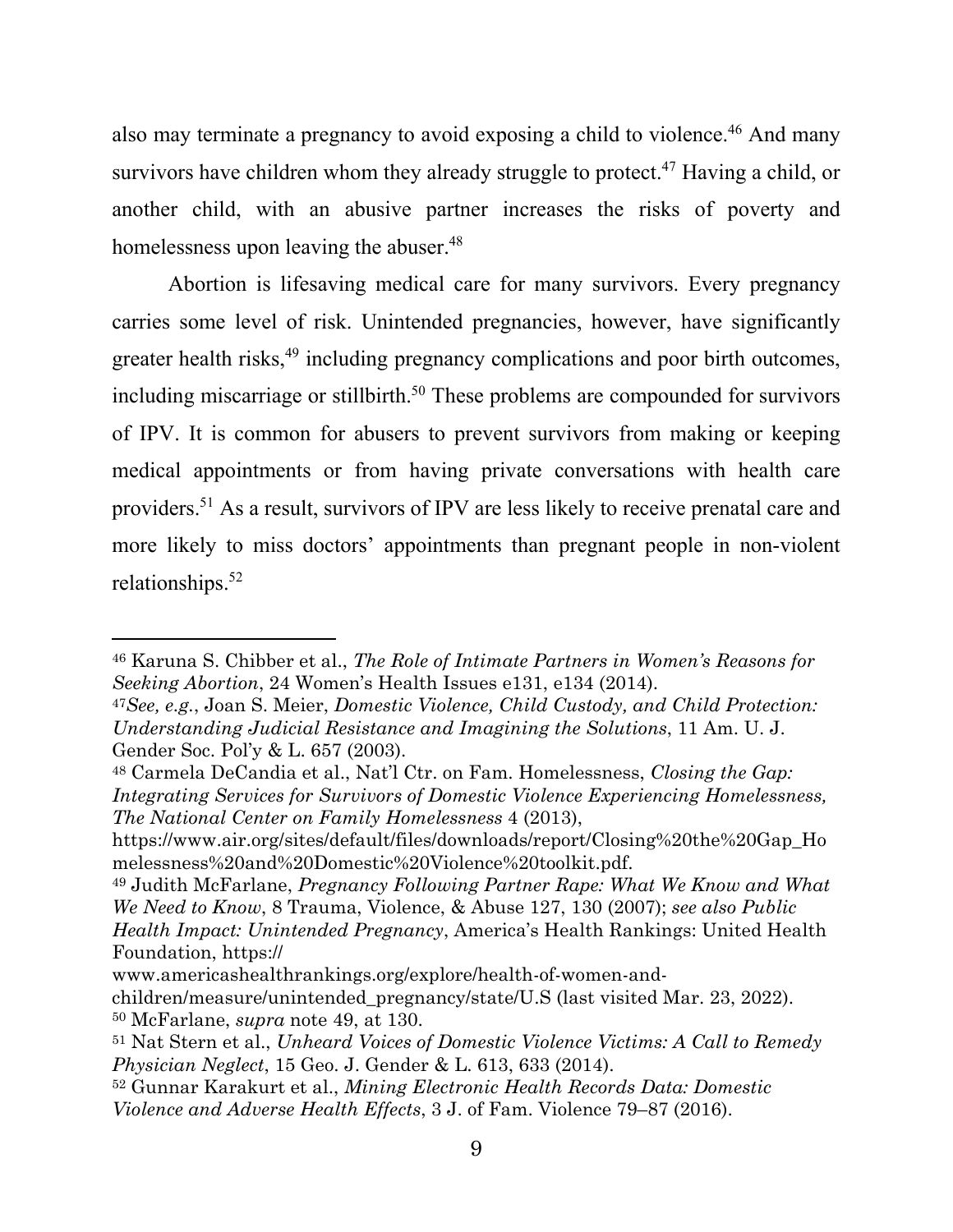Survivors of color are further burdened by the effects of transgenerational racism and poverty on their health, making them especially vulnerable to pregnancyrelated complications.<sup>53</sup> For example, "Black and American Indian/Alaska Native women have the highest maternal mortality rate compared with Asian/Pacific Islander, white and Hispanic women", <sup>54</sup> and "American Indian/Alaskan Native women in Montana are seven times more likely to die from pregnancy-related causes than white women."<sup>55</sup>

Not only do pregnant people in abusive relationships face increased health risks associated with pregnancy itself, the violence they suffer is likely to increase both in frequency and intensity during pregnancy.<sup>56</sup> In fact, the leading cause of maternal death in the U.S. is homicide.<sup>57</sup> And the staggering number of murdered and missing indigenous women suggests that homicide may be responsible for even more pregnancy-related deaths among indigenous women than researchers have been able to document.<sup>58</sup>

https://www.americashealthrankings.org/explore/health-of-women-andchildren/measure/maternal\_mortality\_a/state/MT?edition-year=2019 (last visited Mar. 23, 2022); *see also* Jennifer L. Heck et al., *Maternal Mortality Among American Indian/Alaska Native Women: A Scoping Review*, 30 J. Women's Health 220–29 (2021), https://pubmed.ncbi.nlm.nih.gov/33211616/.

<sup>53</sup> Cynthia Prather et al., *Racism, African American Women, and Their Sexual and Reproductive Health: A Review of Historical and Contemporary Evidence and Implications for Health Equity*, 2 Health Equity 249, 253 (2018).

<sup>54</sup> *Public Health Impact: Maternal Mortality*, America's Health Rankings: United Health Foundation,

<sup>55</sup> *2019-2020 Maternal Mortality Scorecard: Montana*, Soc'y for Maternal•Fetal Med. (2019), https://s3.amazonaws.com/cdn.smfm.org/mortality\_records/75- :state\_slug.pdf.

<sup>56</sup> Beth A. Bailey, *Partner Violence During Pregnancy: Prevalence, Effects, Screening, and Management*, 2 Int'l J. Women's Health 183 (2010); *see also* Julie A. Gazmararian et al., *Prevalence of Violence Against Pregnant Women*, 275 JAMA 1915, 1918 (1996).

<sup>57</sup> Hall et al.,. *supra* note 7. *See also* Heck et al., *supra* note 54 (intimate partner violence contributes to 45.3 percent of pregnancy-related homicides). <sup>58</sup> Heck, *supra* note 54. *See also,* Ranji, *supra* note 12.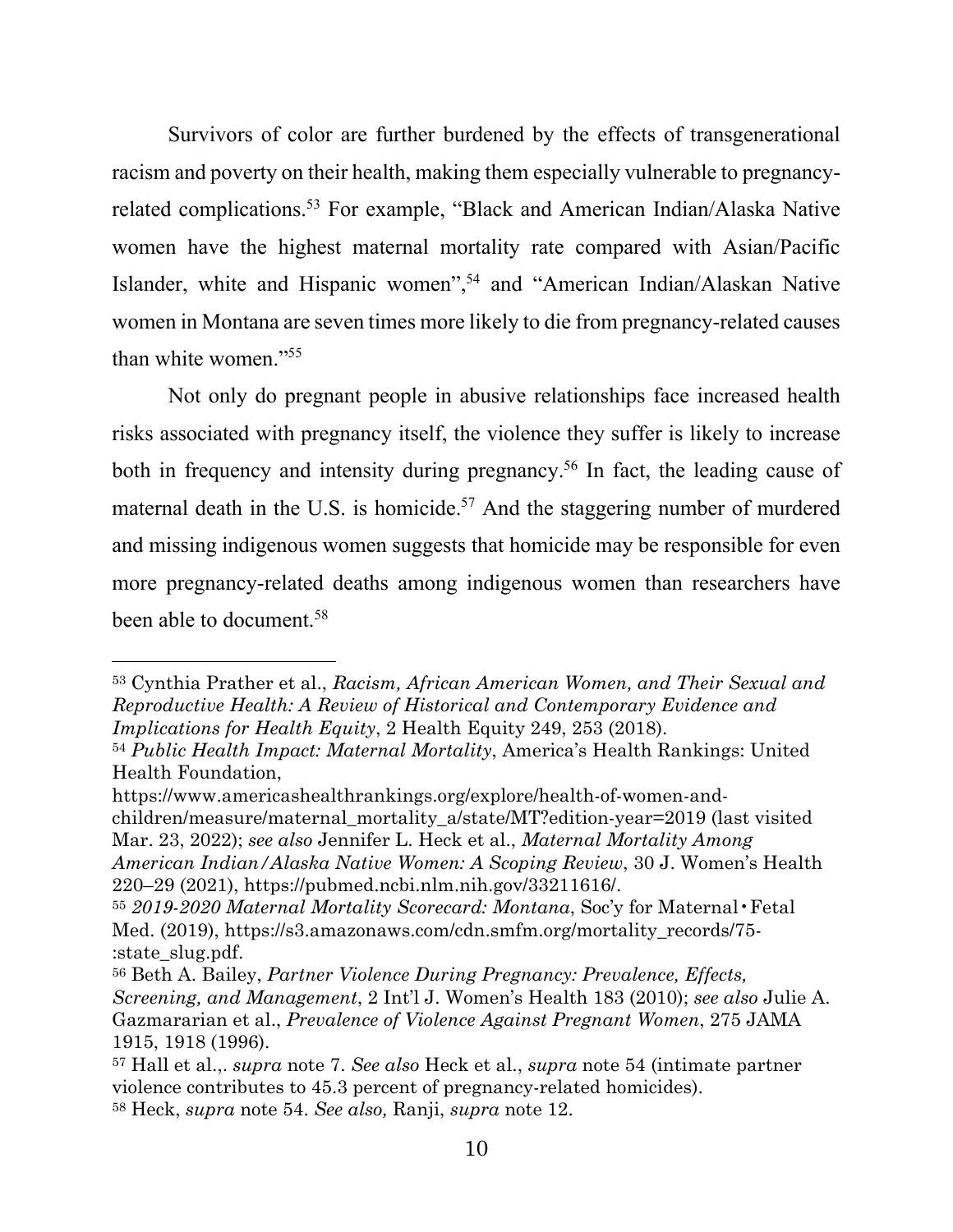If a survivor who is coerced into pregnancy goes on to have a child with the abuser, it becomes even more difficult to sever that abusive relationship.<sup>59</sup> The abused parent must navigate the legal system to obtain custody and ensure protective parenting arrangements, commonly without legal advice or representation.<sup>60</sup> A commission formed by this Court found that

[m]any DV victims are forced to make their way through the court system on their own without legal advice, representation or support at a time when they are least able to do it themselves. The power imbalance inherent in a domestic violence relationship makes it more difficult for victims of domestic violence to represent themselves, particularly if the abuser has representation. The results can be the loss of custody of the victim's children and the loss of her home.

Indeed, there is "little access to any level of legal assistance across the State," even for survivors of intimate partner violence.<sup>61</sup>

Violent partners have learned to use this system to their advantage. Victims of domestic violence need representation in court because often their abuser is represented by an attorney and the abuser uses the legal system to continue the abuse.<sup>62</sup> Nationwide, abusive fathers are more likely to seek child custody than nonabusive fathers, and when they do, they succeed in gaining it more than 70 percent of the time  $63$ 

<sup>59</sup> *See, e.g.*, Naomi R. Cahn, *Civil Images of Battered Women: The Impact of Domestic Violence on Child Custody Decisions*, 44 Vand. L. Rev. 1041, 1051 (1991). <sup>60</sup> Carmody and Assocs., *The Justice Gap in Montana: As Vast as Big Sky Country* 24 (2014), https://courts.mt.gov/External/supreme/boards/a2j/docs/justicegap-mt.pdf (prepared for the Access to Justice Commission of the Montana Supreme Court). <sup>61</sup> *Id*.

<sup>62</sup> *Id.*

<sup>63</sup> Am. Bar Ass'n Comm'n on Domestic Violence, *10 Custody Myths and How to Counter Them*, 4 ABA Comm'n on Domestic Violence Quarterly E-Newsletter, July 2006, at 3, https://xyonline.net/sites/xyonline.net/files/ABACustodymyths.pdf.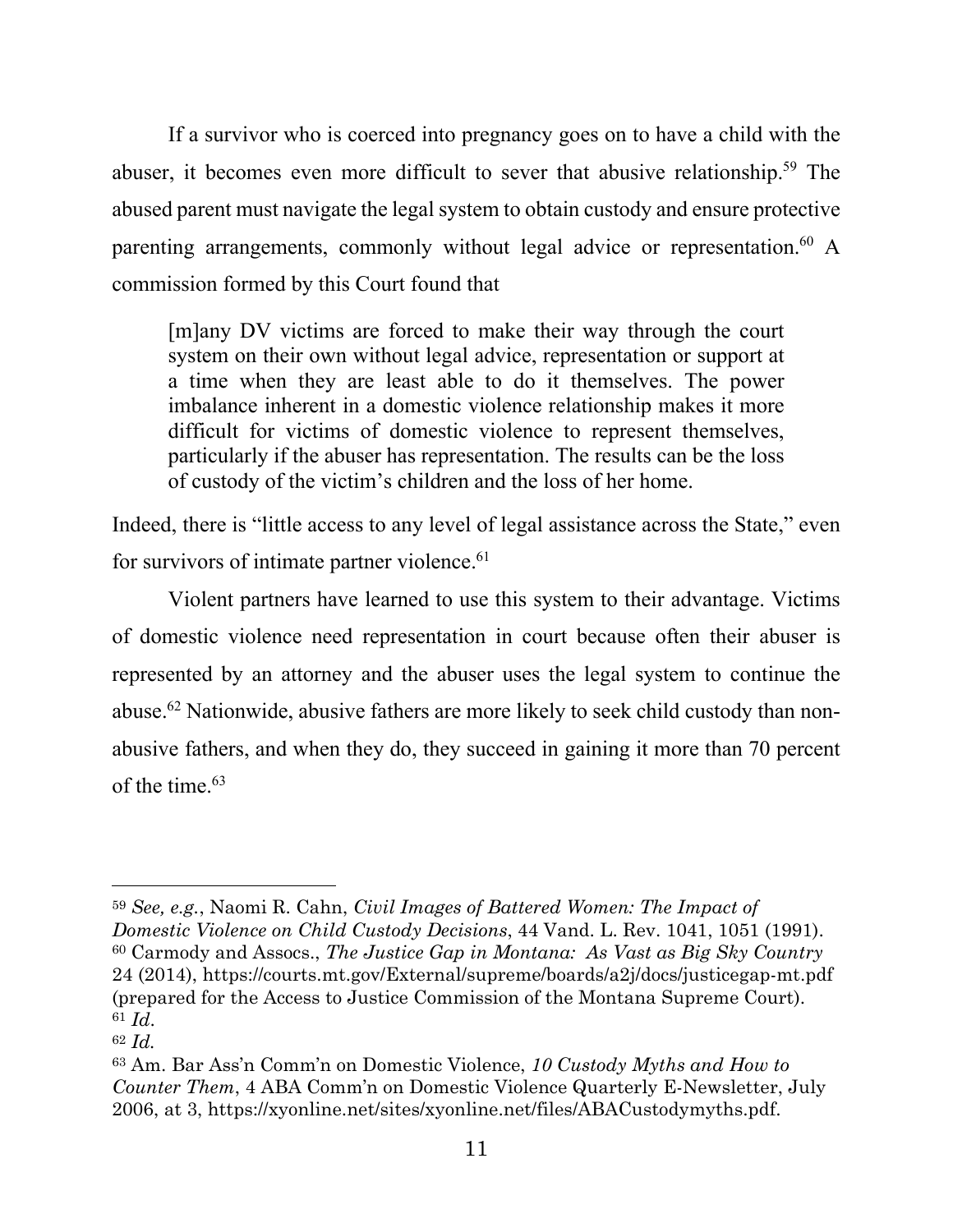At the same time, the child welfare system wrongly punishes survivors especially survivors of color—for failure to protect their children from IPV.<sup>64</sup> This "damned if you do, damned if you don't" response undermines the rights of survivors and provides abusive partners with another weapon of control.<sup>65</sup> Again, marginalized communities experience this even more often. Children of Black survivors are overrepresented in the child welfare system.<sup>66</sup> And before Congress passed the Indian Child Welfare Act (ICWA) in 1978, "approximately 75-80% of Indian families living on reservations lost at least one child to the foster care system."<sup>67</sup> These effects linger: In 2015, American Indian and Alaskan Native children around the country were still in foster care at twice the rates of their white counterparts.<sup>68</sup>

## <span id="page-22-0"></span>**C. The restrictions at issue will have grave consequences for the lives and health of IPV survivors, especially the most marginalized.**

Combined with the barriers that survivors of IPV already face in accessing abortion care, the proposed restrictions will prevent some survivors from obtaining care altogether. Being forced to carry an unintended pregnancy to term exposes survivors of IPV to a high likelihood of further violence, including homicide, and

<sup>64</sup> Leigh Goodmark, *Law is the Answer? Do We Know That for Sure?: Questioning the Efficacy of Legal Interventions for Battered Women*, 23 St. Louis Univ. Pub. L. Rev. 7, 23 (2004).

<sup>65</sup> *Nicholson v. Williams*, 203 F. Supp. 2d 153, 248, 250 (E.D.N.Y. 2002) (New York City's policy of removing children from their homes solely because their mothers suffered domestic violence violated the Fourteenth Amendment).

<sup>66</sup> National Conf. of State Legs., *Disproportionality & Race Equity in Child Welfare* (2021), https://www.ncsl.org/research/human-services/disproportionality-and-raceequity-in-child-welfare.aspx.

<sup>67</sup> *ICWA History and Purpose*, Mont. DPHHS,

https://dphhs.mt.gov/cfsd/icwa/icwahistory (last visited Mar. 23, 2022).

<sup>68</sup> Jason R. Williams et al., *A Research and Practice Brief: Measuring Compliance with the Indian Child Welfare Act*, Casey Fam. Programs (2014),

https://www.casey.org/media/measuring-compliance-icwa.pdf.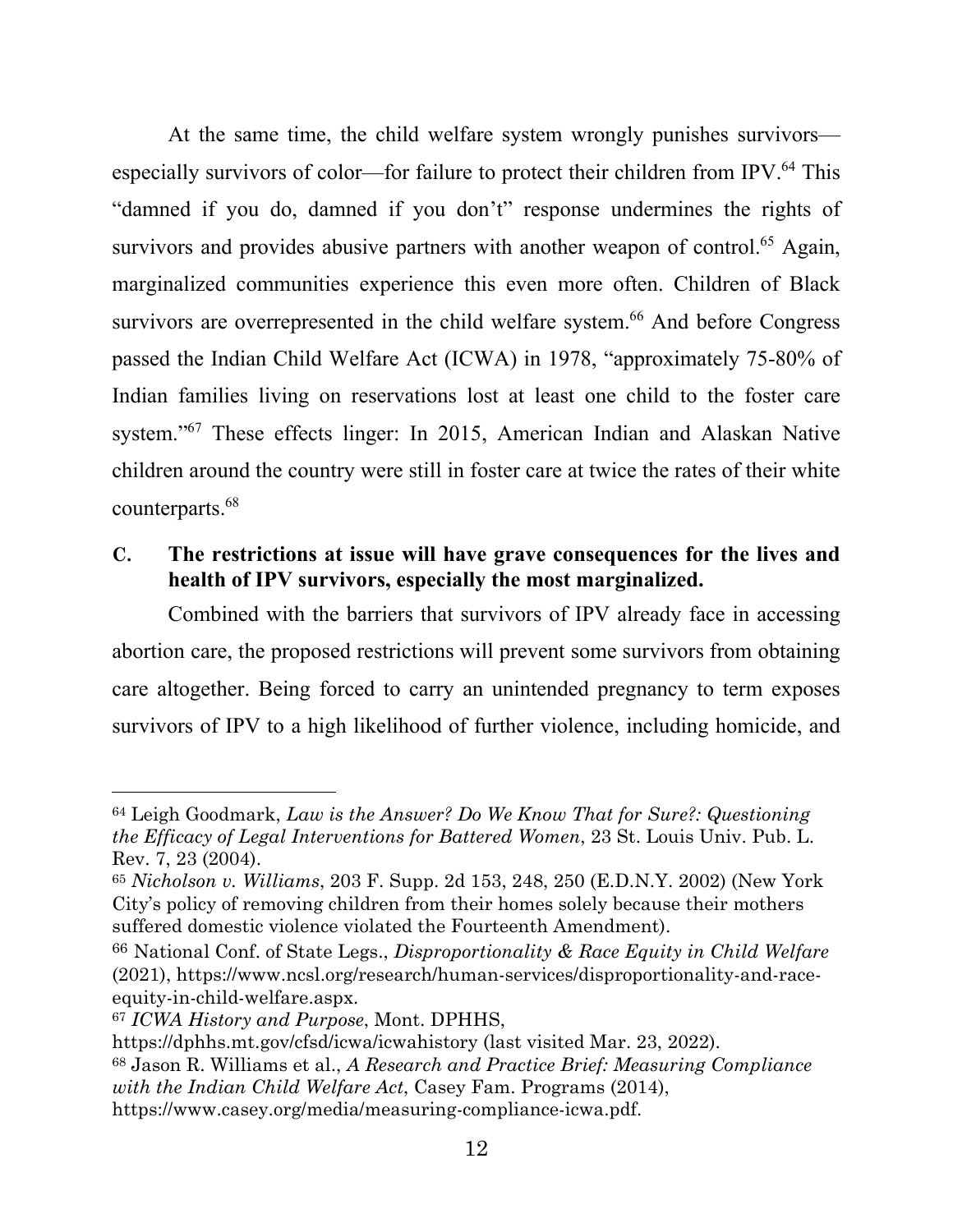poses significant health risks. Indeed, it could cost some pregnant people especially indigenous women—their lives.<sup>69</sup>

The restrictions set forth in HB 171—requiring that a medical abortion take place in person; that there be an in-person examination prior to providing the medication; that a provider obtain the state's version of "informed consent" 24 hours before administering the medication; and that the provider schedule a follow up appointment—serve no purpose other than to force pregnant people to make multiple unnecessary trips to access care that is safe and straightforward.<sup>70</sup>

Forcing anyone to make unnecessary trips to access healthcare is especially problematic in Montana, where it takes many residents a significant amount of time to travel to any large town or city.<sup>71</sup> For those living in more remote parts of the state, including those living in Indian Country, the travel required will be even greater.<sup>72</sup> If this was not burdensome enough, many people do not have a running car or money for car insurance or gas, and public transportation is extremely limited.<sup>73</sup> Justice Sotomayor highlighted these challenges during her questioning in *Whole Woman's Health v. Hellerstedt* regarding similar limitations in another rural state:

Justice Sotomayor: . . . The medical abortion, that doesn't involve any hospital procedure. A doctor prescribes two pills, and the women take the pills at home, correct?

<sup>69</sup> *See 2019-2020 Maternal Mortality Scorecard: Montana*, *supra* note 55, https://s3.amazonaws.com/cdn.smfm.org/mortality\_records/75-:state\_slug.pdf

<sup>(&</sup>quot;American Indian/Alaskan Native women in Montana are seven times more likely to die from pregnancy-related causes than white women.").

<sup>70</sup> Nat'l Acads. of Scis., Eng'g & Med., *The Safety and Quality of Abortion Care in the United States* 10 (2018).

<sup>71</sup> Carmody and Assocs., *supra* note 60.

<sup>72</sup> Montana Dep't of Pub. Health & Human Servs., *supra* note 26, at 12. 73*Id.*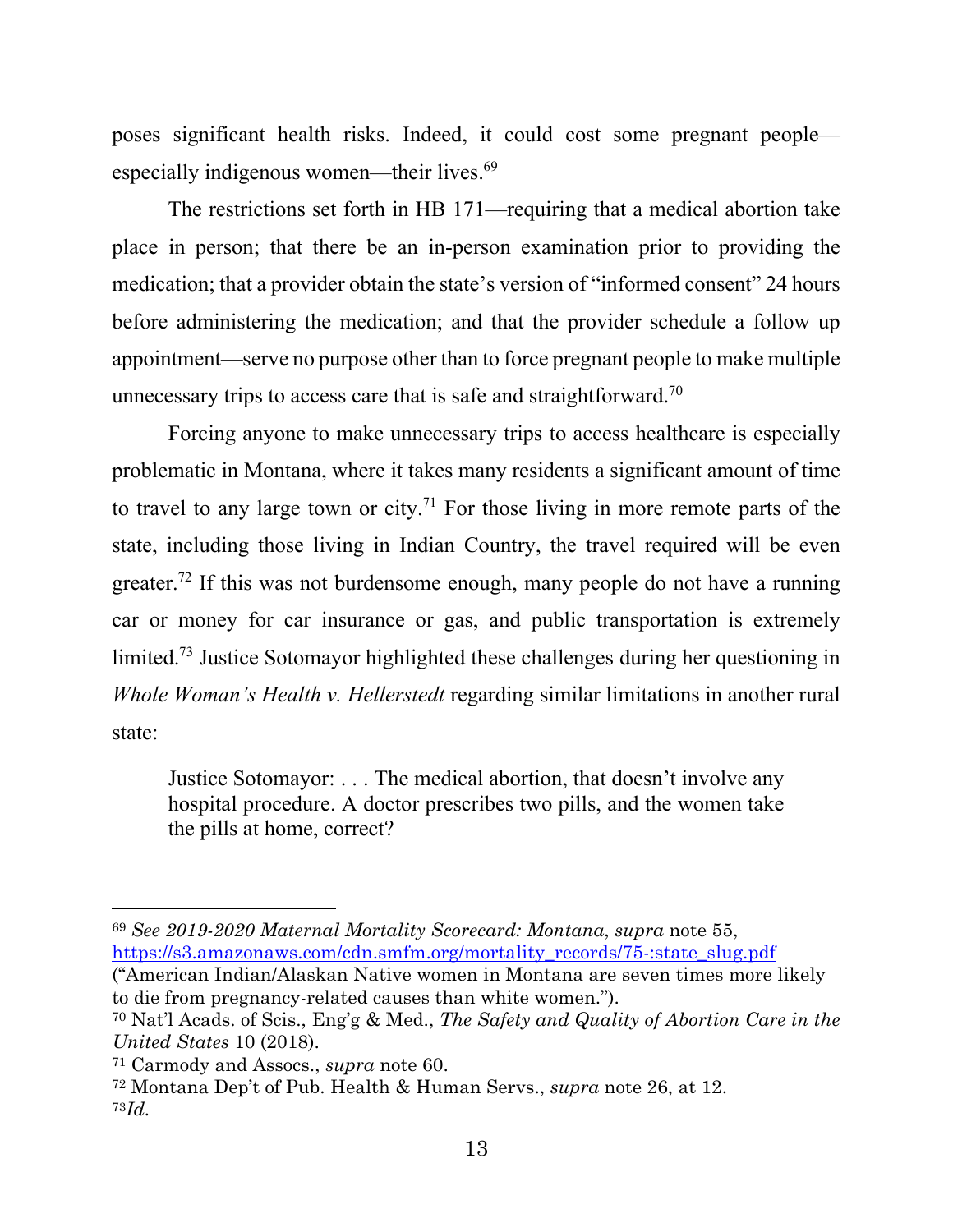Ms. Toti: Under Texas law, she must take them at the facility, but that's otherwise correct.

Justice Sotomayor: I'm sorry. What? She has to come back two separate days to take them?

Ms. Toti: That's correct, yes.

#### **Justice Sotomayor: All right. So now, from when she could take it at home, now she has to travel 200 miles or pay for a hotel to get these two days of treatment?<sup>74</sup>**

Again, these burdens are more severe for survivors of IPV. In-home medical abortion is often a survivor's only option because she must obtain care without the abuser finding out. "[I]ntimate partner violence may drive some pregnant people to medication abortion at home to avoid detection by abusive partners for ending a pregnancy."<sup>75</sup> "[C]onsistent evidence [finds] that women in violent relationships were more likely not to tell their partner about their decision to terminate."<sup>76</sup> Requiring a survivor to travel potentially hundreds of miles and stay overnight to obtain an ultrasound, initial a list of irrelevant consents, take two pills, and participate in follow-up care casts "serious doubt as to whether" that pregnant person has access to abortion at all.<sup>77</sup> Between these restrictions and the many barriers to access to care that survivors of IPV already face, some simply will not be able to access care at all.

<sup>74</sup> Transcript of Oral Argument at 20:19–21:6, Whole Woman's Health v. Hellerstedt, 136 S. Ct. 2292 (2016) (No. 15-274) (emphasis added).

<sup>75</sup> Yvonne Lindgren, *The Doctor Requirement: Griswold, Privacy, and at-Home Reproductive Care*, 32 Const. Comment 341, 373 (2017).

<sup>76</sup> Hall et al., *supra* note 7; *see also* Cynthia K. Sanders, *Economic Abuse in the Lives of Women Abused by an Intimate Partner: A Qualitative Study*, 21 Violence Against Women 3 (2015).

<sup>77</sup> Lindgren, *supra* note 74, at 373.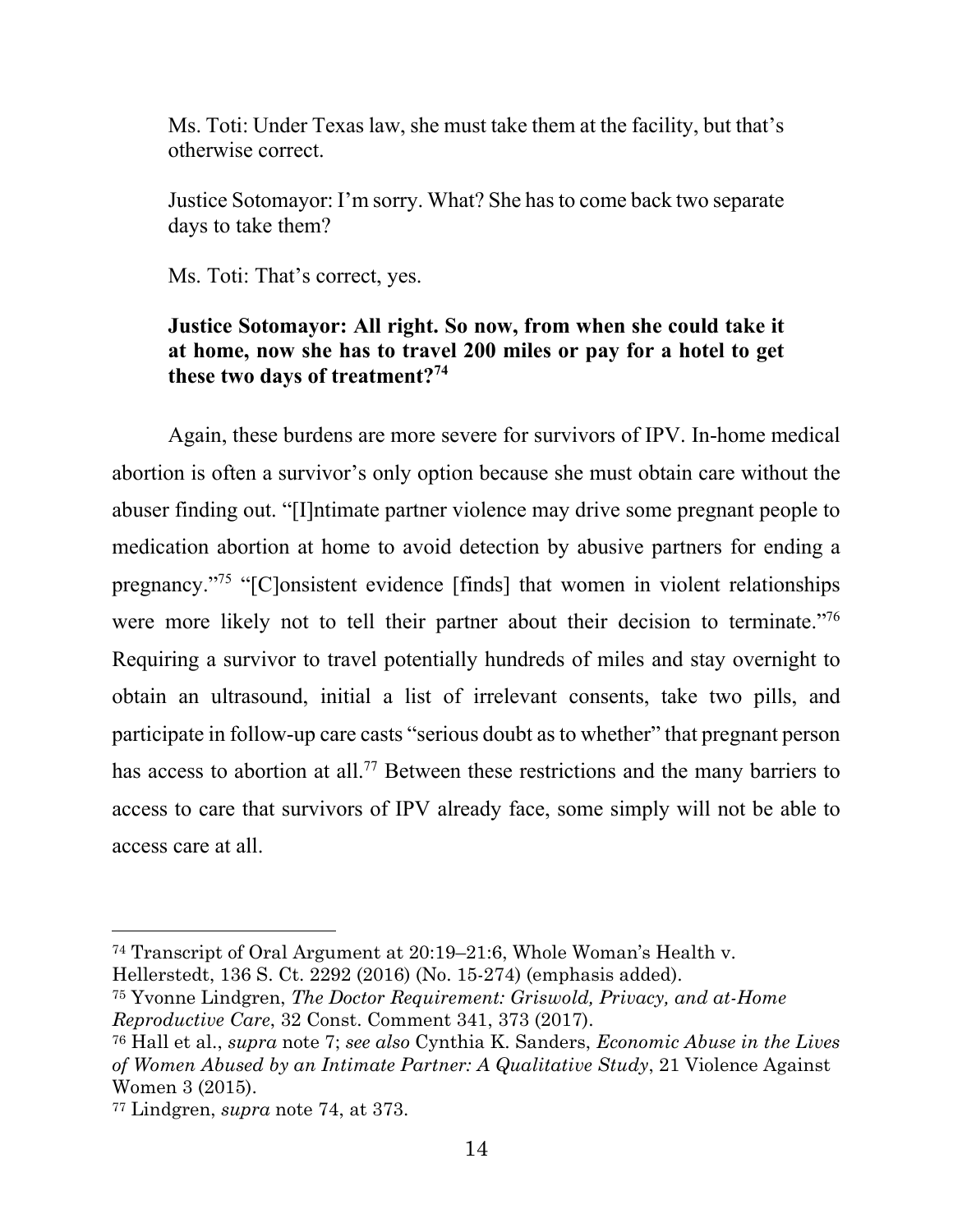Federal courts agree. The reality of intimate partner violence was central to the Supreme Court's decision to strike down the spousal notification requirement in *Planned Parenthood of Southeastern Pennsylvania v. Casey*. <sup>78</sup> The Court reasoned that "there are millions of women in this country who are the victims of regular physical and psychological abuse at the hands of their husbands. Should these women become pregnant, they may have very good reasons for not wishing to inform their husbands of their decision to obtain an abortion."<sup>79</sup> Requiring them to notify their spouses anyway was an undue burden to obtaining care.<sup>80</sup> More recently, the trial court in *Whole Women's Health All. v. Rokita* observed that the burdens of accessing abortion care "intensify for women experiencing intimate partner violence, who often face the necessity of hiding their pregnancies from their perpetrators."<sup>81</sup>

And obtaining an abortion requires significant resources, which survivors often lack. "Transportation and abortion costs also restrict abortion access. Public funding for an abortion is severely restricted and abortions generally cost hundreds of dollars to obtain, due to both the costs of the abortion itself and the costs required for the thousands of women who must travel to see an abortion provider."<sup>82</sup> Abortion patients disproportionately work in jobs with low wages and little flexibility (if they are working at all).<sup>83</sup> Obtaining abortion services under HB 171 requires a survivor

<sup>78</sup> 505 U.S. 833, 888 (1992).

<sup>79</sup> *Id.* at 893.

<sup>80</sup> *Id.* at 893–94.

<sup>81</sup> Findings of Fact and Conclusions of Law at 28, Whole Women's Health All. v. Rokita*,* No. 1:18-cv-01904-SEB-MJD (S.D. Ind. Aug. 10, 2021), ECF No. 425. <sup>82</sup> A. Rachel Camp, *Coercing Pregnancy*, 21 Wm. & Mary J. Women & L. 275, 311 (2015).

<sup>83</sup> Rachel K. Jones & Jenna Jerman, *Population Group Abortion Rates and Lifetime Incidence of Abortion: United States, 2008-2014*, 107 Am. J. Pub. Health 1904, 1907 (2017); Lisa R. Pruitt & Marta R. Vanegas, *Urbanormativity, Spatial Privilege, and Judicial Blind Spots in Abortion Law*, 30 Berkeley J. Gender L. & Just. 76, 82 (2015).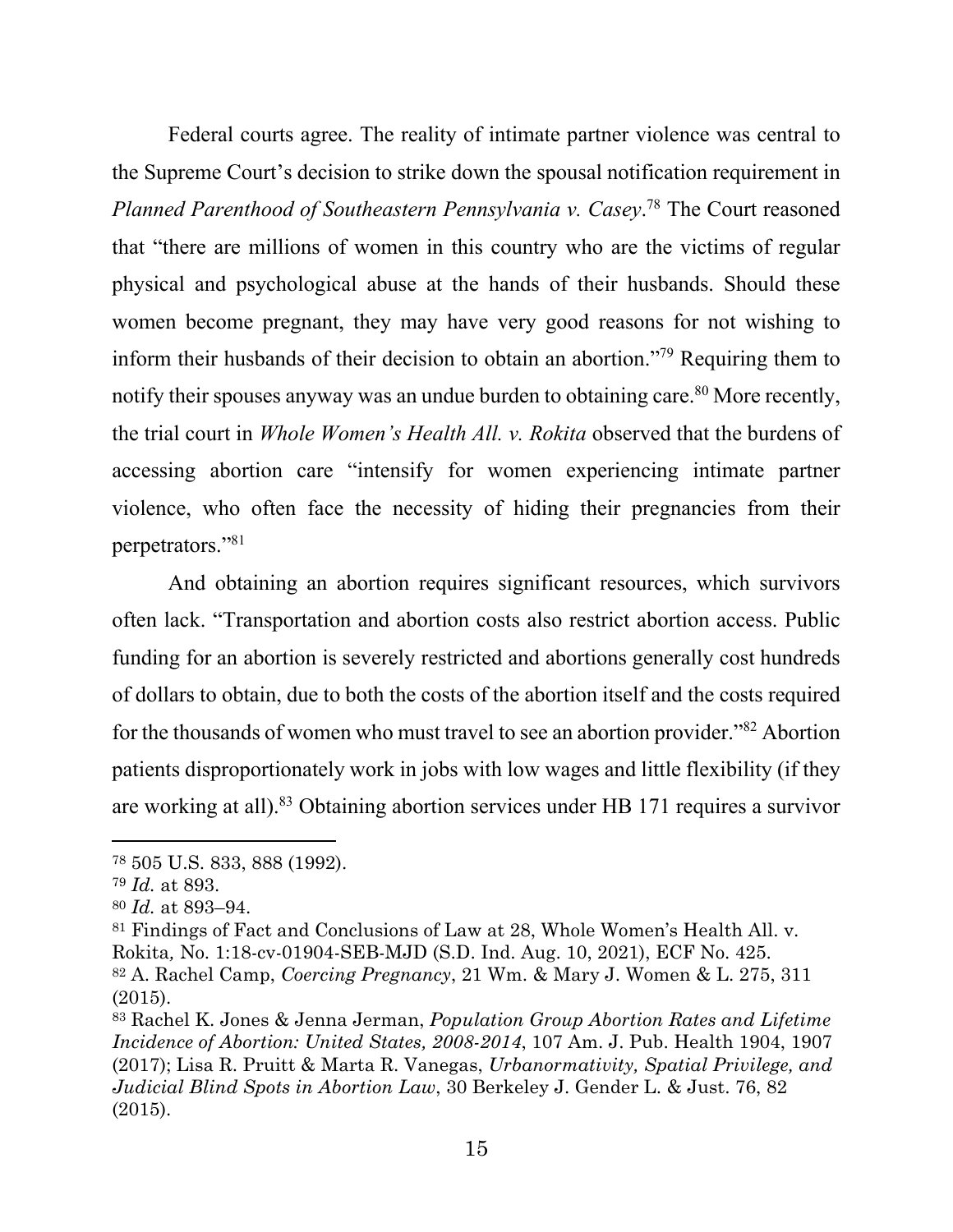to locate a provider, find transportation and lodging, gather financial resources, arrange childcare for existing children, take time off from work, and comply with the newly imposed waiting period—all without an abusive partner knowing and while suffering the cognitive, psychological, and physiological effects of significant trauma.<sup>84</sup>

The 20-week ban set forth in HB 136 will further constrain survivors' chances of accessing care. Evidence suggests that IPV "may affect the timing of abortions."<sup>85</sup> For example, "women reporting both IPV and male partner conflict histories were also more likely to seek abortions in the second trimester or later than 20 weeks."<sup>86</sup> And at least one study has found that "women later in their second trimester (over 16 versus 13–15 weeks' gestation) at the time of [pregnancy termination] were more likely to report IPV."<sup>87</sup> A survivor's delay in seeking an abortion may result from the complexities associated with pregnancies occurring in the context of IPV and are connected to existing barriers to care. "These barriers may include having to navigate the violence to sneak away from a partner to obtain an abortion, for example."<sup>88</sup> Further, finding money, childcare, and transportation—all without a violent partner knowing—takes time. <sup>89</sup> Given these realities, the 20-week ban will force many survivors to self-manage their care without wanted or needed medical support or carry to term pregnancies that may be coerced. These pregnancies in turn trap them in abusive relationships and threaten their health and safety.

https://leg.mt.gov/bills/2021/HB0199/HB0171\_1.pdf.

<sup>85</sup> Gretchen Ely & Nadine Murshid, *The Association Between Intimate Partner Violence and Distance Traveled to Access Abortion in a Nationally Representative Sample of Abortion Patients,* 36 J. of Interpersonal Violence NP663, NP666 (2017). <sup>86</sup> *Id.*

<sup>84</sup> H.B. 171, 67th Leg. (Mont. 2021),

<sup>87</sup> Hall et al, *supra* note 7, at 11.

<sup>88</sup> Ely & Murshid, *supra* note 83, at NP666.

<sup>89</sup> Ushma D. Upadhyay, et al., *Denial of Abortion Because of Provider Gestational Age Limits*, 104 Am. J. of Pub. Health 1687 (2014).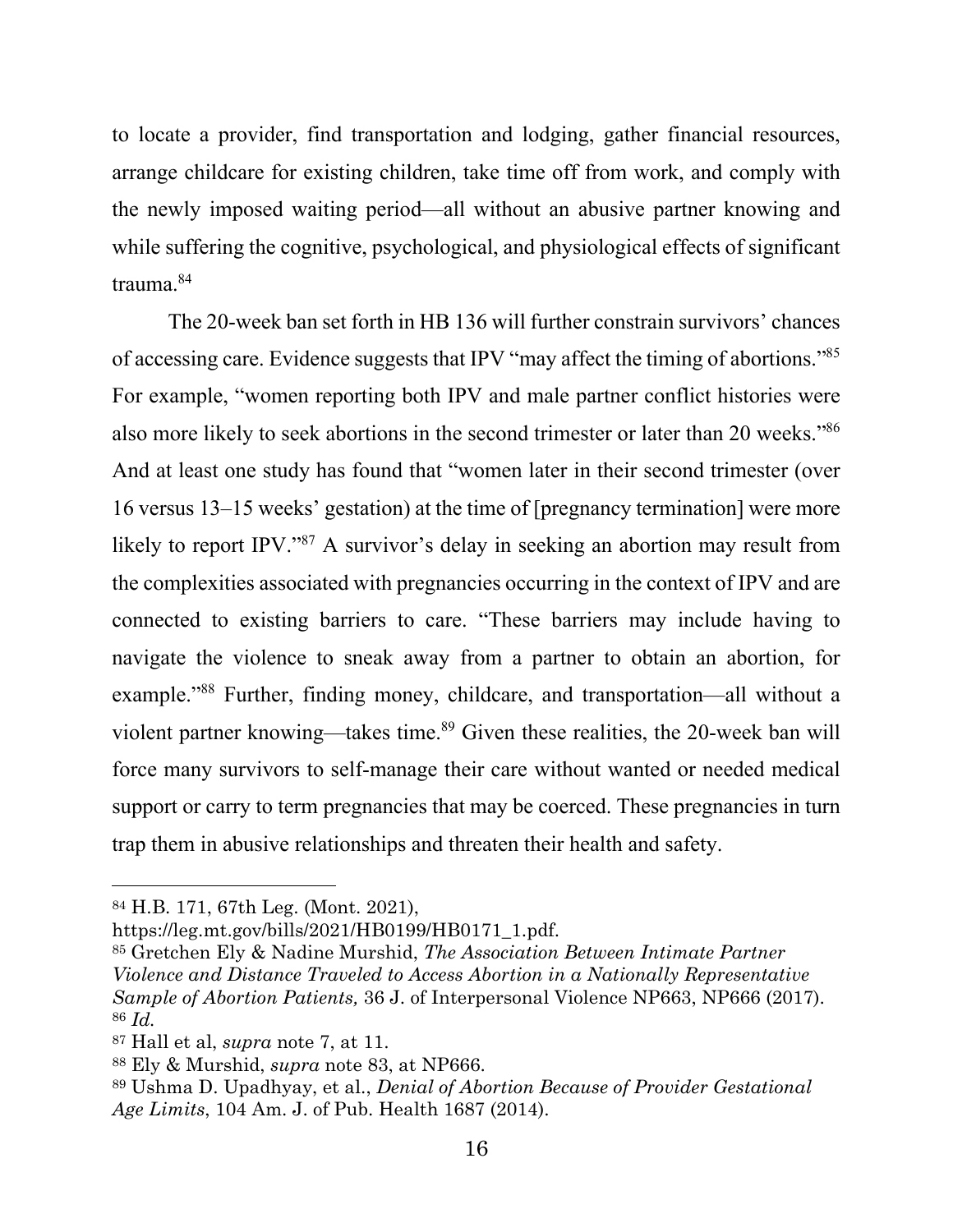#### **CONCLUSION**

<span id="page-27-0"></span>The right to abortion is vital to the ability to participate equally in "the economic and social life of the Nation." *Casey*, 505 U.S. at 856. For survivors of IPV, the stakes are even higher. The loss of a meaningful abortion right will enable abusers to exert even greater, more dangerous control over them. It is not an exaggeration to say that a survivor's ability to have an abortion may mean the difference between life and death. This is especially true for survivors of color.

States should support the efforts of survivors to break free of abuse and reclaim control of their lives. But here the State does the opposite, compounding the control that abusers already exert over survivors and further undermining survivors' constitutional right to reproductive decision-making at the moment when it is most critical. For the foregoing reasons, *Amici* request that this Court affirm the Order Granting Preliminary Injunction.

DATED this 24th day of March, 2022.

Respectfully submitted,

*/s/ Matthew Gordon*

Matthew Gordon PERKINS COIE LLP 1201 Third Avenue, Suite 4900 Seattle, WA 98101-3099 Phone: 206.359.8000 Fax: 206.359.9000

Attorneys for *Amici Curiae*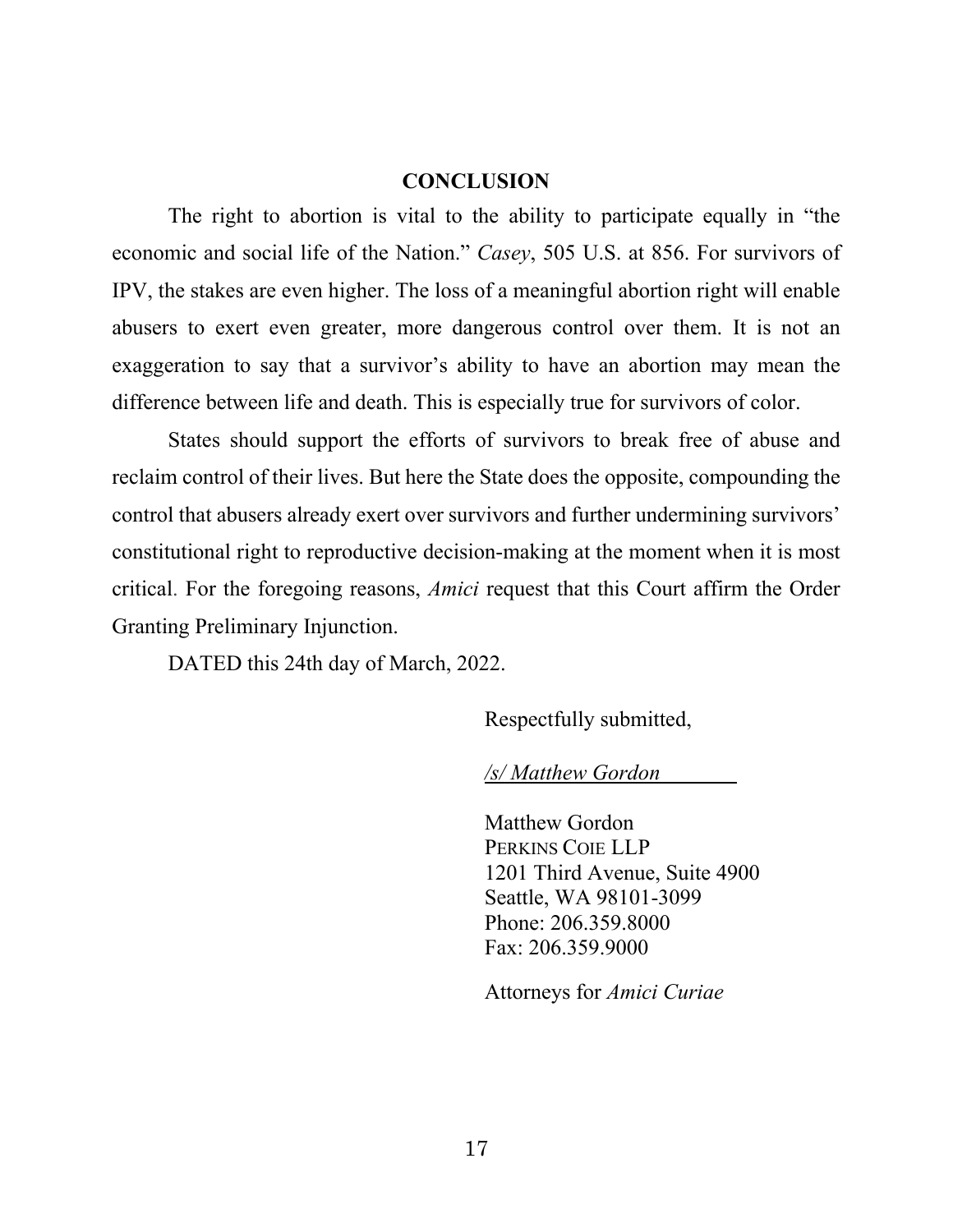## **CERTIFICATE OF COMPLIANCE**

Pursuant to Rule 11 of the Montana Rules of Appellate Procedure, I certify this Motion to Appear as Amici is printed with a proportionately spaced Times New Roman typeface in 14 point font, is double spaced, and the word count calculated by the word processing software does not exceed 4,938 words, excluding the cover page, tables, and certificates.

*/s/ Matthew Gordon*

Matthew Gordon, Esq. Attorney for Amicus Curiae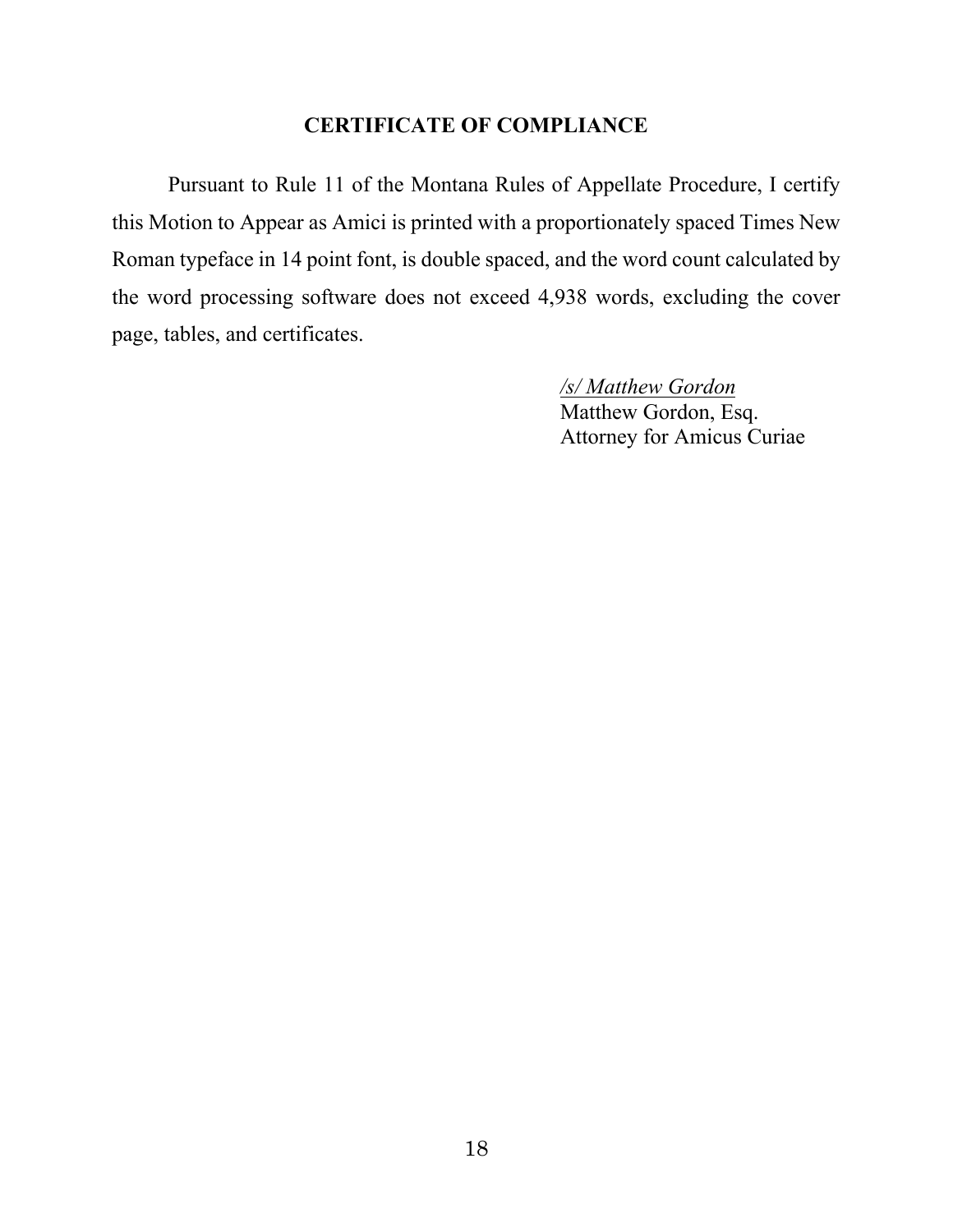#### **CERTIFICATE OF SERVICE**

I, Matthew Prairie Gordon, hereby certify that I have served true and accurate copies of the foregoing Brief - Amicus to the following on 03-24-2022:

Austin Miles Knudsen (Govt Attorney) 215 N. Sanders Helena MT 59620 Representing: State of Montana Service Method: eService

Kristin N. Hansen (Govt Attorney) 215 N. Sanders Helena MT 59601 Representing: State of Montana Service Method: eService

David M.S. Dewhirst (Govt Attorney) 215 N Sanders Helena MT 59601 Representing: State of Montana Service Method: eService

Kathleen Lynn Smithgall (Govt Attorney) 215 N. Sanders St. Helena MT 59601 Representing: State of Montana Service Method: eService

Brent A. Mead (Govt Attorney) 215 North Sanders Helena MT 59601 Representing: State of Montana Service Method: eService

Patrick Mark Risken (Govt Attorney) 215 N. Sanders Helena MT 59620-1401 Representing: State of Montana Service Method: eService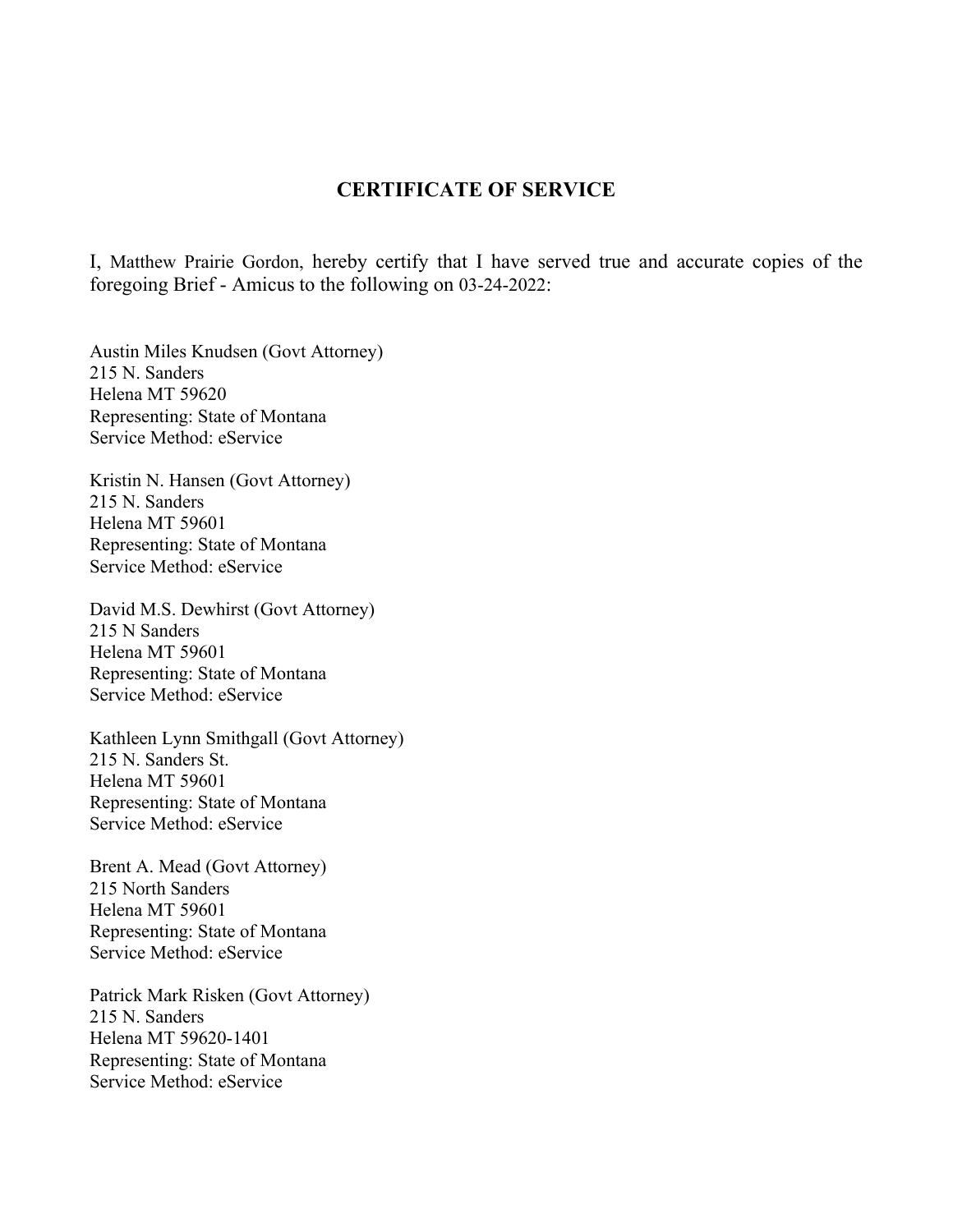Raphael Jeffrey Carlisle Graybill (Attorney) 300 4th Street North PO Box 3586 Great Falls MT 59403 Representing: Planned Parenthood of Montana, Joey Banks Service Method: eService

Gene R. Jarussi (Attorney) Bishop, Heenan & Davies 1631 Zimmerman Tr, No. 1 Billings MT 59102 Representing: Planned Parenthood of Montana, Joey Banks Service Method: eService

Emily Jayne Cross (Attorney) 401 North 31st Street Suite 1500 P.O. Box 639 Billings MT 59103-0639 Representing: Delegates Service Method: eService

Akilah Maya Lane (Attorney) 2248 Deerfield Ln Apt B Helena MT 59601 Representing: ACLU of Montana Foundation, Inc., National Women's Law Center, Center for Reproductive Rights Service Method: eService

Kyle Anne Gray (Attorney) P.O. Box 639 Billings MT 59103 Representing: Delegates Service Method: eService

Brianne McClafferty (Attorney) 401 North 31st Street, Suite 1500 P. O. Box 639 Billings MT 59103-0639 Representing: Delegates Service Method: eService

Alexander H. Rate (Attorney) 713 Loch Leven Drive Livingston MT 59047 Representing: ACLU of Montana Foundation, Inc., National Women's Law Center, Center for Reproductive Rights Service Method: eService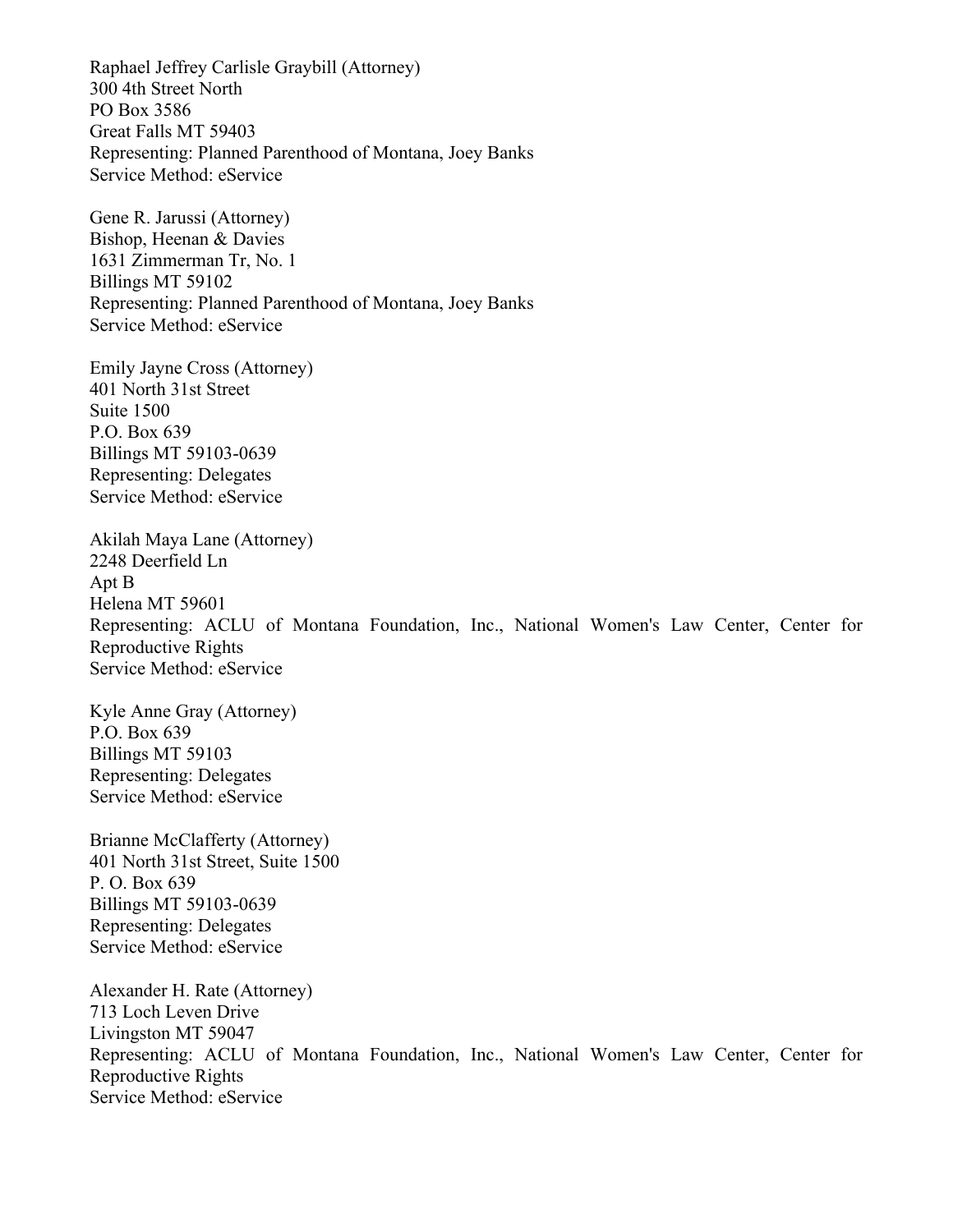Lindsay Beck (Attorney) 1946 Stadium Drive, Suite 1 Bozeman MT 59715

Representing: American College of Obstetricians and Gynecologists, American Academy of Family Physicians, American Academy of Nursing, American Academy of Pediatrics, Montana Chapter, American College of Medical Genetics and Genomics, American College of Nurse-Midwives, American College of Osteopathic Obstetricians and Gynecologists, American College of Physicians, American Gynecological and Obstetrical Society, American Medical Association, American Medical Women's Association, American Society for Reproductive Medicine, American Urogynecologic Society, Council of University Chairs of Obstetrics and Gynecology, American Academy of Pediatrics, National Association of Nurse Practitioners in Women's Health, Society for Adolescent Health and Medicine, Society for Maternal-Fetal Medicine, Society for Reproductive Endocrinology and Infertility, Society of Family Planning, Society of OB/GYN Hospitalists Service Method: eService

Mike Dennison (Interested Observer) Service Method: Conventional

Kimberly Parker (Attorney) 1875 Pennsylvania Avenue NW Washington DC 20006 Representing: Planned Parenthood of Montana, Joey Banks Service Method: Conventional

Hana Bajramovic (Attorney) 123 William St., Floor 9 New York NY 10038 Representing: Planned Parenthood of Montana, Joey Banks Service Method: Conventional

Alice Clapman (Attorney) 1110 Vermont Ave, NW Ste 300 Washington DC 20005 Representing: Planned Parenthood of Montana, Joey Banks Service Method: Conventional

Nicole Rabner (Attorney) 1875 Pennsylvania Avenue NW Washington DC 20006 Representing: Planned Parenthood of Montana, Joey Banks Service Method: Conventional

Alan Schoenfeld (Attorney) 7 World Trade Center, 250 Greenwich Street New York NY 10007 Representing: Planned Parenthood of Montana, Joey Banks Service Method: Conventional